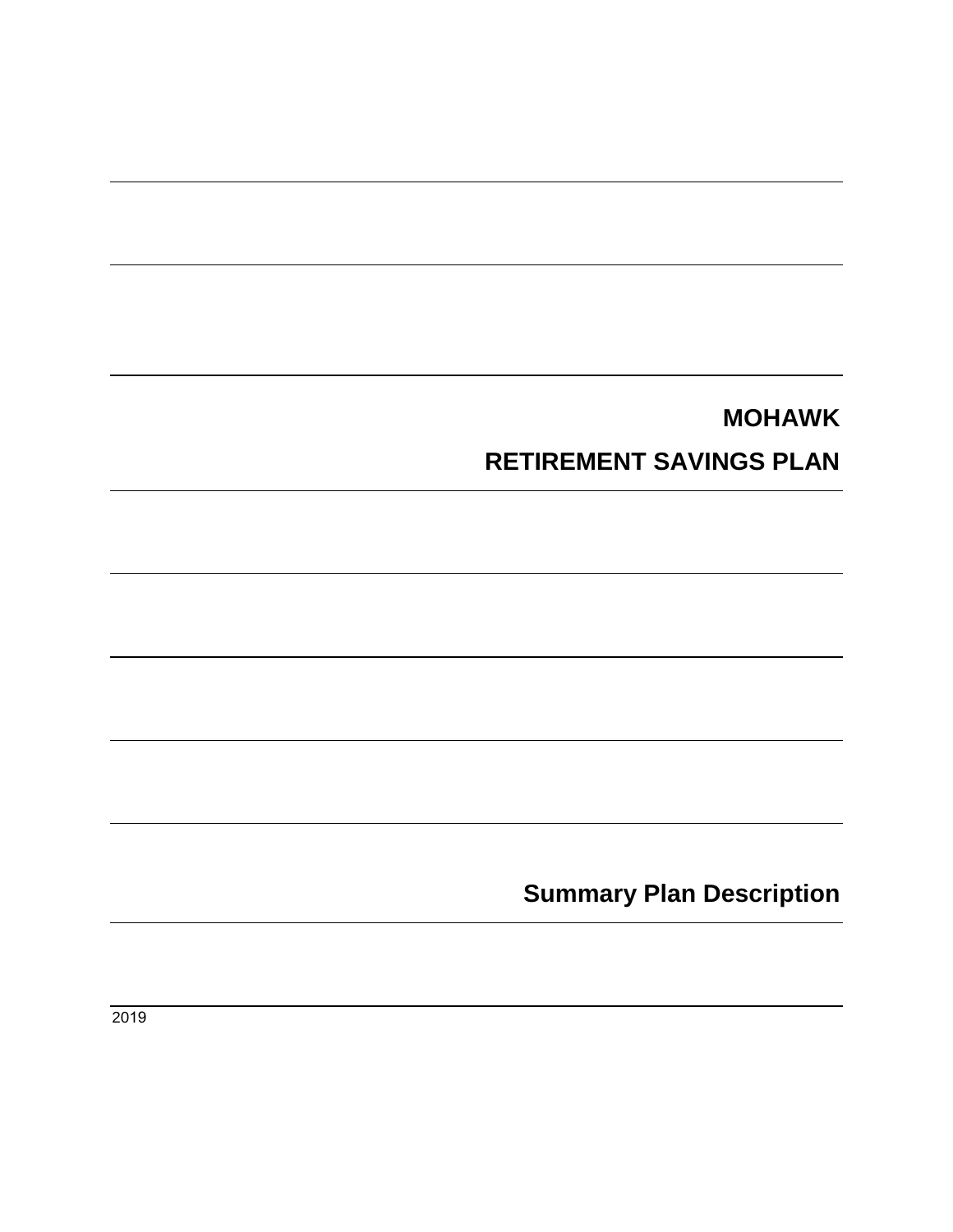## **2019 MOHAWK INDUSTRIES RETIREMENT SAVINGS PLAN**

## **SUMMARY PLAN DESCRIPTION**

#### **INTRODUCTION**

Mohawk Industries (sometimes referred to as "Mohawk" or the "Company) wants to help you prepare for your financial future. The Company has established two qualified retirement plans so that you and the Company can work together to provide financial security for your retirement. The two plans are known as:

- Mohawk Industries Retirement Plan 1; and
- Mohawk Industries Retirement Plan 2

The two plans are identical in every respect except for the employees eligible to participate in each plan. For salaried employees, hourly employees of Karastan Bigelow Group (KBY), and hourly employees of Lauren Park Mill (LPM), the term "Plan" will refer to the Mohawk Industries Retirement Plan 2. For all other hourly employees, the term "Plan" will refer to the Mohawk Industries Retirement Plan 1.

This Summary Plan Description (sometimes called an "SPD") explains the major provisions of the Plan. It does not discuss every detail of the Plan, and it does not present some technical aspects of the Plan that may affect your right to participate in or receive benefits under the Plan. You should refer to the Plan for all details of the Plan's operation. If there should ever be a conflict between this booklet and the official Plan documents, the Plan documents will govern in all cases.

This SPD reflects the terms of the Plan in effect on January 1, 2019.

The Plan may be examined during regular business hours in the Plan Administrator's office, or you may request a copy of the Plan from the Plan Administrator (a nominal fee may be charged for copies). You may also receive a current version of the SPD from the Plan Administrator without charge.

If you have any questions that are not answered by this SPD, please contact the Plan Administrator. Only the Plan Administrator (or an assigned agent of the Plan Administrator) is authorized to answer questions about the Plan.

In addition, the Company reserves the rights to amend, alter, modify, terminate or change, in any legal way, any or all of the benefits and provisions of the Plan. Also, participation in this Plan is not a guarantee of continued employment with the Company. Under no circumstances should this SPD be construed or represented as a contract that specifies terms or conditions of employment.

**Specific portions of this document designated with an asterisk (\*) constitute part of a prospectus covering securities that have been registered under the Securities Act of 1933. By giving a written or oral request for additional prospectus material, you can receive other information describing the issuance of Mohawk Industries, Inc. common stock through this Plan from the Plan Administrator. (See Appendix A)**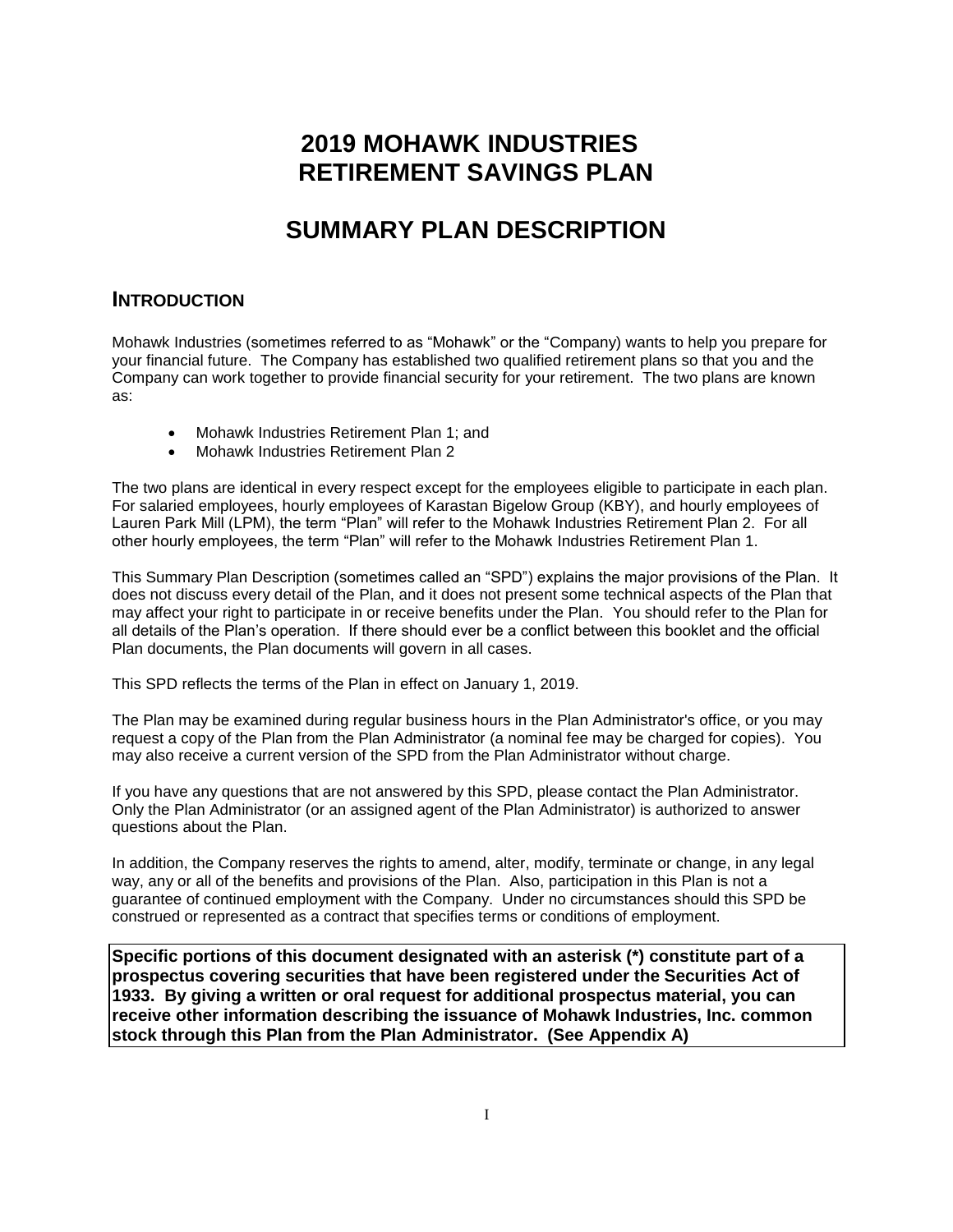#### **HIGHLIGHTS OF THE PLAN**

This summary gives you a quick reference for key Plan provisions. More information about additional provisions and features of the Plan is explained in detail later in this booklet.

| Participation                                  | You automatically become a participant in the Plan on the first day of<br>the calendar month on or immediately after the date that you have<br>completed 60 consecutive days of employment if you are a full-time<br>employee regularly scheduled to work 30 or more hours per week.<br>Otherwise, you become a participant on the first day of the calendar<br>month that coincides with or immediately follows your completion of a<br>year of eligibility service (a 12 month period of employment during<br>which you complete at least 1,000 hours of service). |
|------------------------------------------------|----------------------------------------------------------------------------------------------------------------------------------------------------------------------------------------------------------------------------------------------------------------------------------------------------------------------------------------------------------------------------------------------------------------------------------------------------------------------------------------------------------------------------------------------------------------------|
| <b>Your Contributions</b>                      | You can save from 1% to 50% of your annual pay before Federal and,<br>in most cases, state and city income taxes are withheld from your pay.<br>This means you pay less in current income taxes. * Employees recognized<br>as Highly Compensated Employees (HCE) are limited to 6% of annual pay.                                                                                                                                                                                                                                                                    |
|                                                | If you were hired or rehired after October 1, 2005, once you are eligible<br>to participate in the Plan, you will automatically be deemed to have<br>elected to contribute 3% of your pay to the Plan each pay period unless<br>you elect otherwise.                                                                                                                                                                                                                                                                                                                 |
|                                                | Your contributions and earnings accumulate tax-deferred until<br>withdrawn.                                                                                                                                                                                                                                                                                                                                                                                                                                                                                          |
|                                                | As of April 1, 2015 you can also make Roth deferral elections in addition<br>to your pre-tax deferrals. If you elect do so, the deferrals are subject to<br>federal income taxes in the year of deferral. However, the deferrals, and<br>in most cases the earnings on the deferrals, are not subject to federal<br>income taxes until withdrawn.                                                                                                                                                                                                                    |
|                                                | Your total of your pre-tax and Roth deferrals cannot exceed the<br>maximum limit under IRS rules. For 2018, the limit is \$18,500; if age 50<br>or over you may contribute an additional \$6,000 in "catch up"<br>contributions to the Plan.                                                                                                                                                                                                                                                                                                                         |
| <b>Mohawk Matching</b><br><b>Contributions</b> | The Company may, but is not required to, make matching<br>contributions.                                                                                                                                                                                                                                                                                                                                                                                                                                                                                             |
| <b>Investment Options</b>                      | You may invest your account in multiples of 1%, among a variety of<br>investment options.                                                                                                                                                                                                                                                                                                                                                                                                                                                                            |
| <b>Making Changes</b>                          | You can increase, decrease, or stop your before-tax contributions at<br>any time. The change will be effective as soon as administratively<br>possible.                                                                                                                                                                                                                                                                                                                                                                                                              |
|                                                | You can change your investment elections for future contributions and<br>your existing account balance on a daily basis.                                                                                                                                                                                                                                                                                                                                                                                                                                             |
| <b>Plan Payouts</b>                            | Your total account balance (including any investment gains or losses)<br>will be paid to you or your beneficiary if you become disabled or die.                                                                                                                                                                                                                                                                                                                                                                                                                      |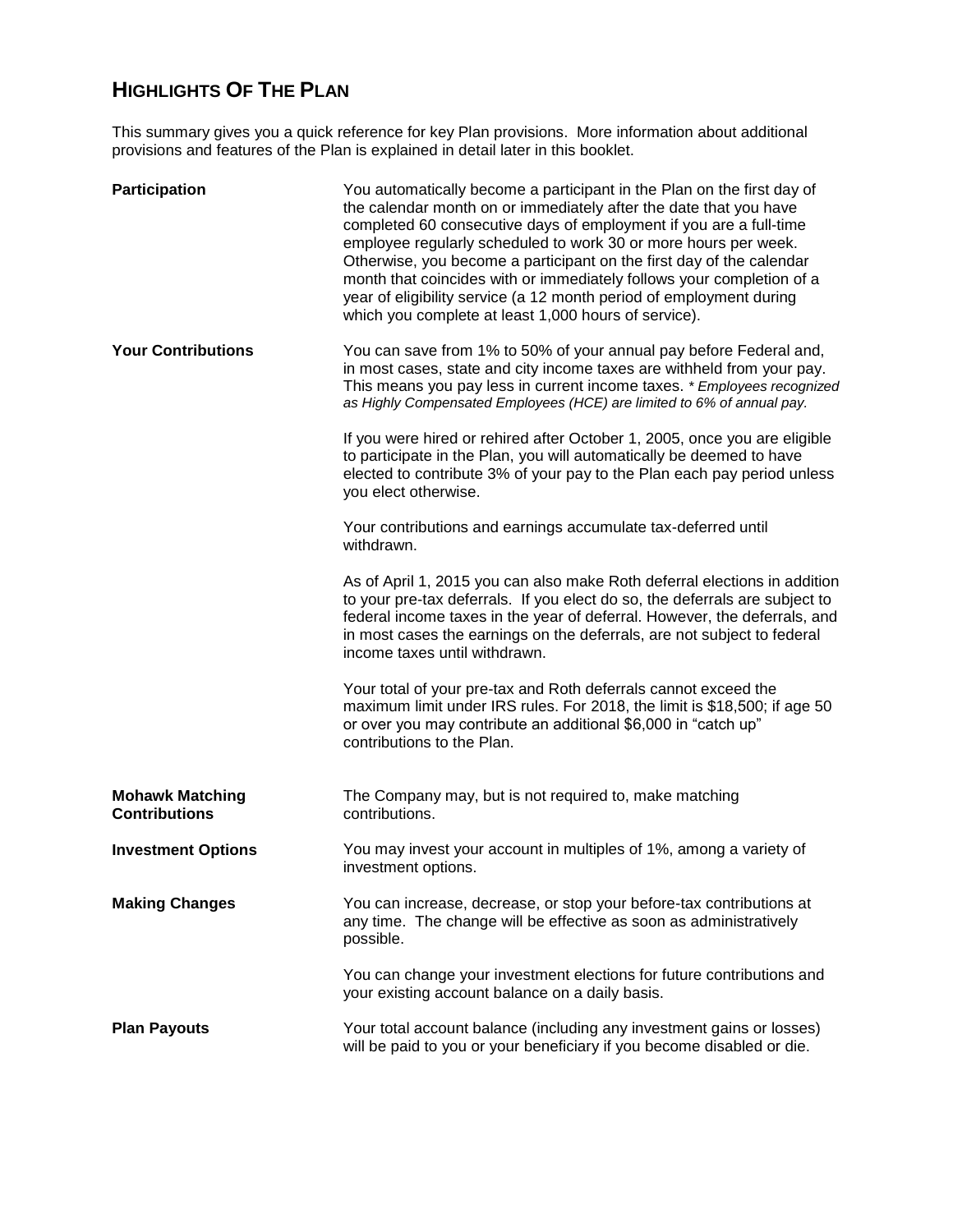If you terminate employment for any other reason, you may receive your vested account balance (including any investment gains or losses).

While you are still employed, you can make a withdrawal from your account if you have a financial hardship or if you have reached age 59 1/2. You also can withdraw your rollover account and after-tax contribution account transferred to this plan from another plan that allowed after-tax contributions. You can borrow money from your account through the Plan's loan program.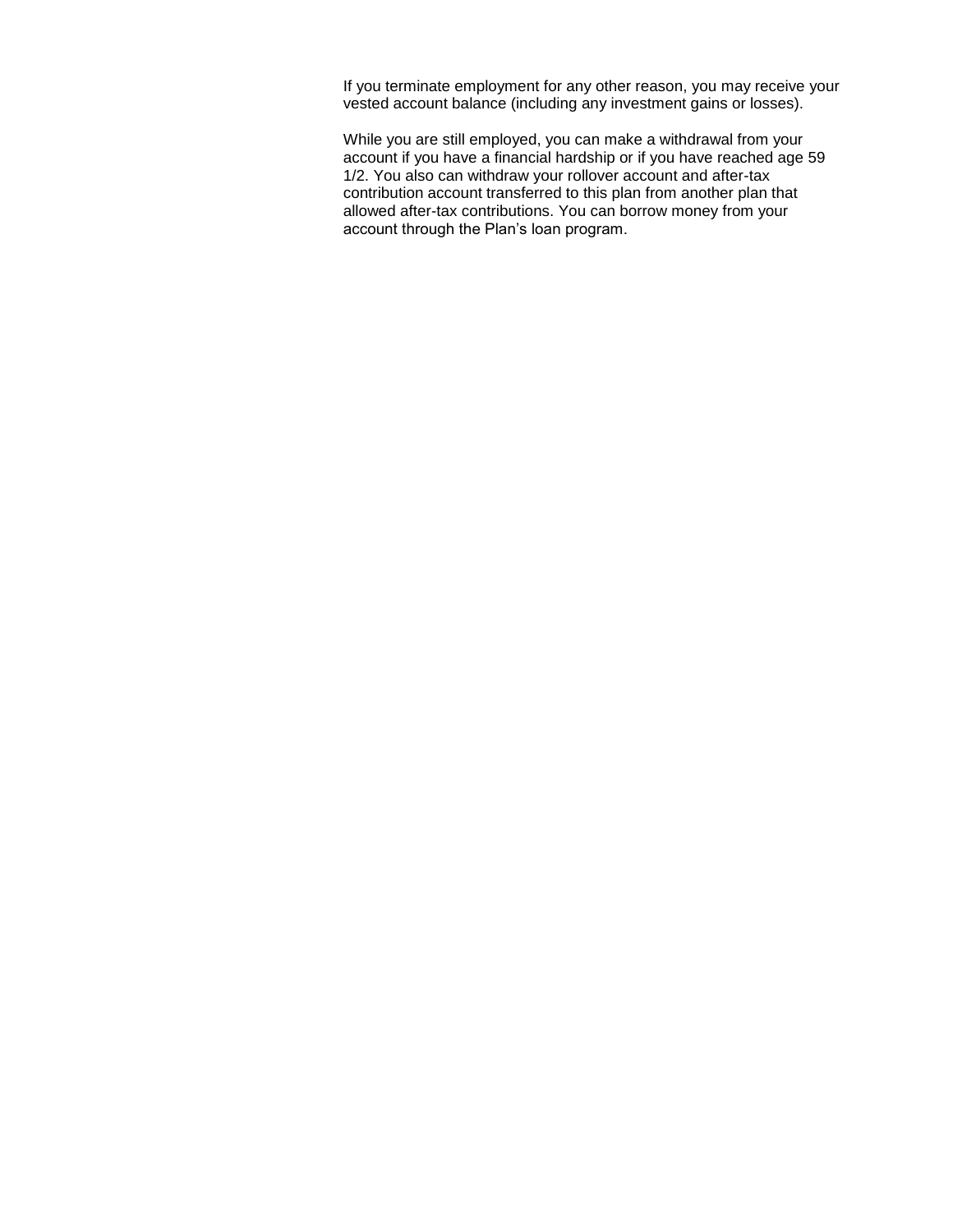#### **TABLE OF CONTENTS**

| Highlights of the Plan decrease and the property of the Plan decrease and the property of the Plan                                                                                                                            | $\mathbf{  }$ |
|-------------------------------------------------------------------------------------------------------------------------------------------------------------------------------------------------------------------------------|---------------|
| Section 1. Participation entrance and the control of the control of the control of the control of the control of the control of the control of the control of the control of the control of the control of the control of the |               |
|                                                                                                                                                                                                                               |               |
| Section 2.<br>How Much You Can Save Management Control of the Much You Can Save<br>-3                                                                                                                                         |               |
|                                                                                                                                                                                                                               |               |
| Company Contributions example and the company contributions<br>Section 3.                                                                                                                                                     | 5             |
|                                                                                                                                                                                                                               |               |
| <b>Investing Your account</b><br>Section 4.<br><u> 1989 - Johann Barn, mars and de Branch Barn, mars and de Branch Barn, mars and de Branch Barn, mars and de Br</u>                                                          | 6             |
|                                                                                                                                                                                                                               |               |
| When You Can Receive a distribution *<br>Section 5.<br><u> 1980 - Jan Barbara Barbara, m</u>                                                                                                                                  | 9             |
|                                                                                                                                                                                                                               |               |
| How Your Account is Paid Out*<br>Section 6.<br>11                                                                                                                                                                             |               |
|                                                                                                                                                                                                                               |               |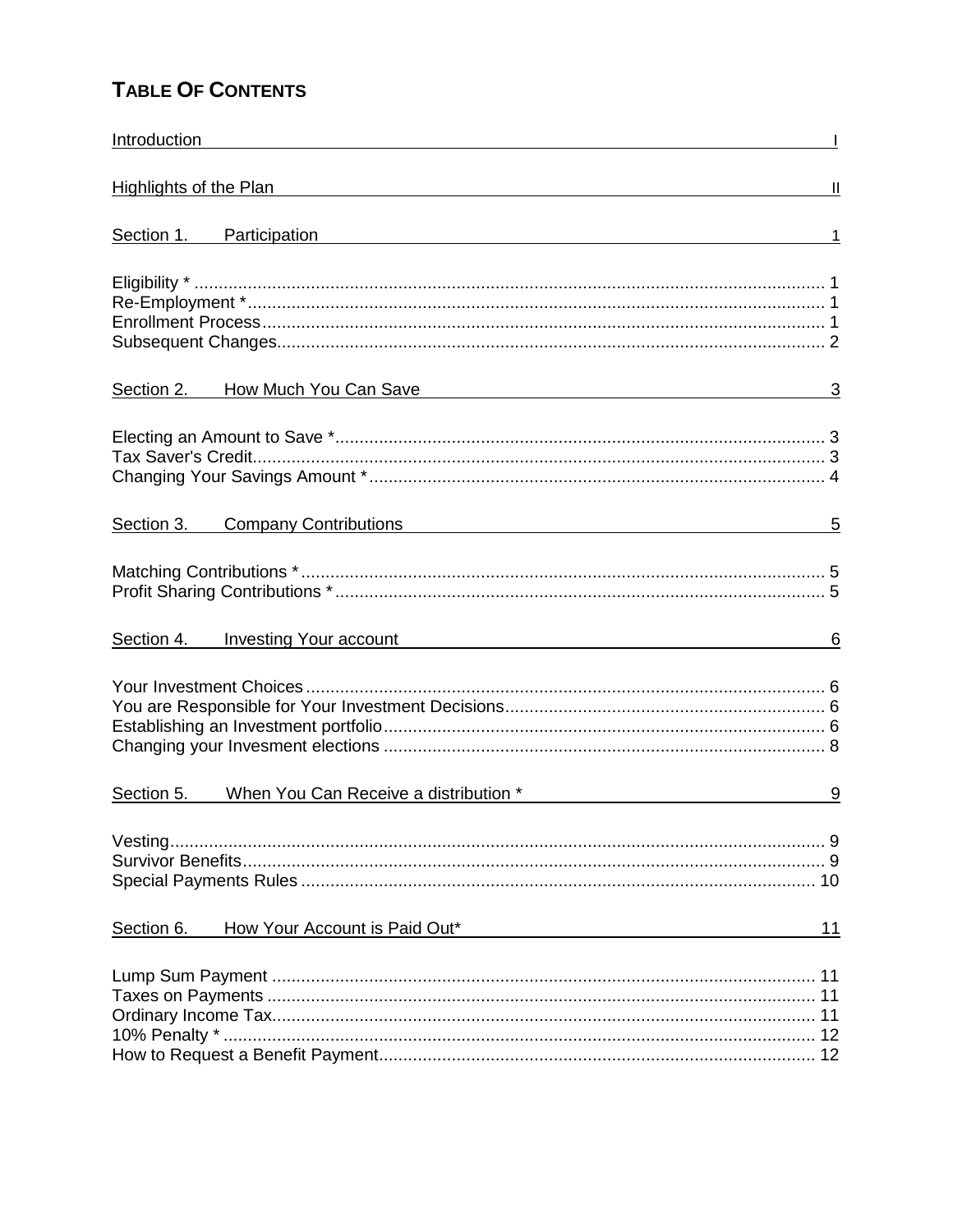| Section 7. Loans *                                   | 13 |
|------------------------------------------------------|----|
|                                                      |    |
|                                                      |    |
|                                                      |    |
|                                                      |    |
| Section 8. Withdrawals <b>Example 2.1 Section</b> 8. | 15 |
|                                                      |    |
|                                                      |    |
|                                                      |    |
|                                                      |    |
|                                                      |    |
|                                                      |    |
|                                                      |    |
| Other Important Information<br>Section 9.            | 17 |
|                                                      |    |
|                                                      |    |
|                                                      |    |
|                                                      |    |
|                                                      |    |
|                                                      |    |
|                                                      |    |
|                                                      |    |
|                                                      |    |
|                                                      |    |
|                                                      |    |
|                                                      |    |
|                                                      |    |
|                                                      |    |
|                                                      |    |
|                                                      |    |
|                                                      |    |
|                                                      |    |
|                                                      |    |
|                                                      |    |
| Your Rights under Federal                            |    |
|                                                      |    |
|                                                      |    |

Appendix A<br>Registration Statement\*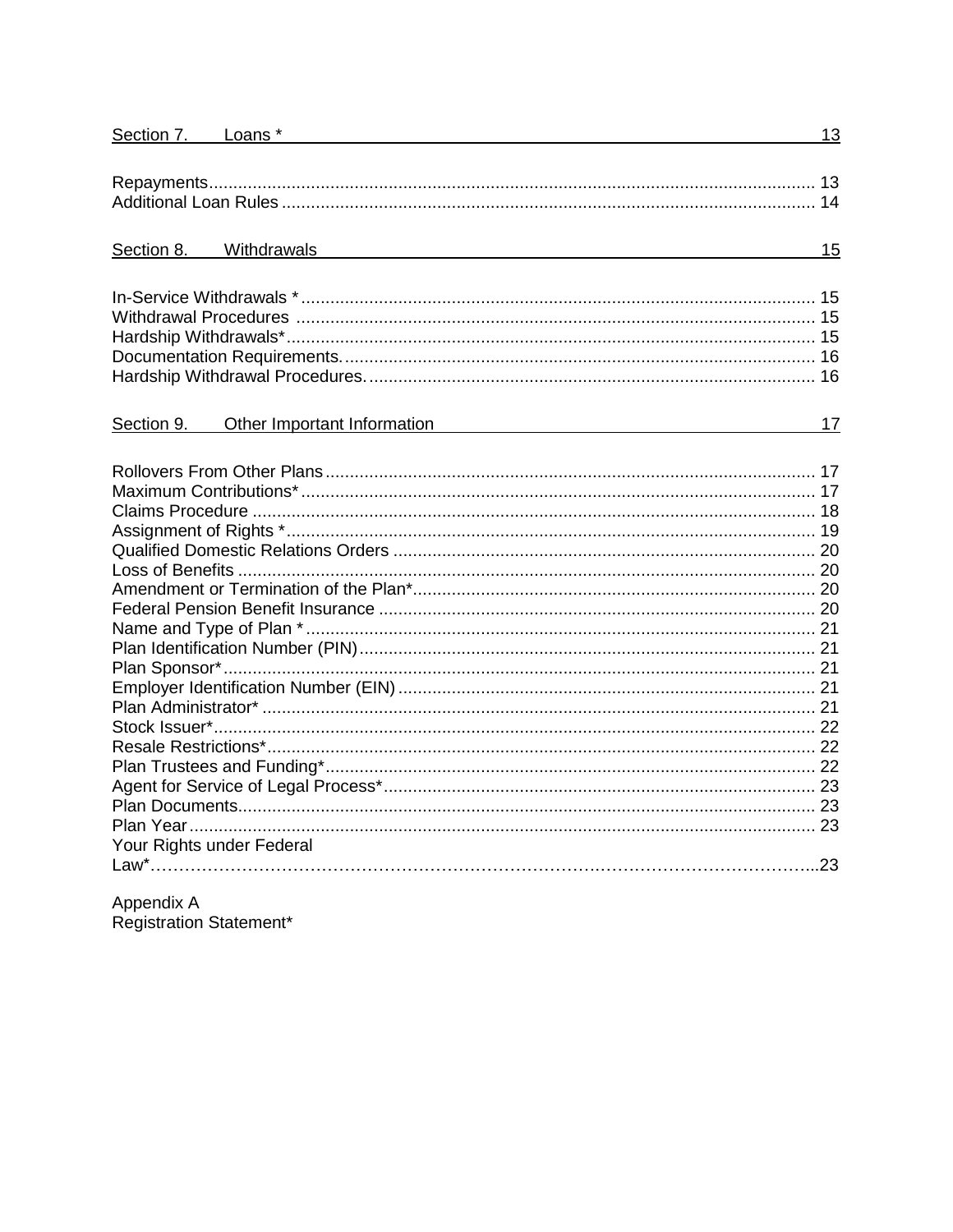### **SECTION 1. PARTICIPATION**

| <b>Eligibility</b> *      | <b>General Requirements.</b> All employees of the Company are<br>eligible to participate in the Plan, except for leased employees,<br>nonresident aliens who do not receive any U.S. source income, and<br>individuals classified by the Company as independent contractors<br>for purposes of withholding and the payment of employment taxes<br>(regardless of whether the Company makes Social Security<br>contributions on behalf of the individuals).                                                                                                                                                                                    |
|---------------------------|-----------------------------------------------------------------------------------------------------------------------------------------------------------------------------------------------------------------------------------------------------------------------------------------------------------------------------------------------------------------------------------------------------------------------------------------------------------------------------------------------------------------------------------------------------------------------------------------------------------------------------------------------|
|                           | If you are currently a participant, you will continue to be a<br>participant.                                                                                                                                                                                                                                                                                                                                                                                                                                                                                                                                                                 |
|                           | If you are newly hired and you are a full-time employee, you will<br>automatically become a participant in the Plan on the first day of the<br>month that coincides with, or immediately follows, your completion<br>of 60 consecutive days of employment. For this purpose, you are a<br>full-time employee if you are regularly scheduled to work at least 20<br>hours per week.                                                                                                                                                                                                                                                            |
|                           | If you are newly hired and you are not a full-time employee, you will<br>automatically become a participant in the Plan on the first day of the<br>month that coincides with, or immediately follows, the date on which<br>you complete a year of eligibility service. For this purpose, a year of<br>eligibility service is a 12 month period during which you complete at<br>least 1,000 hours of service. The first 12-month period begins on<br>the date you are first employed by the Company. If you don't<br>complete at least 1,000 hours of service during that period, the 12-<br>month measuring period becomes the calendar year. |
| Re-employment *           | Special rules apply if you terminated employment with the Company<br>and are subsequently rehired.                                                                                                                                                                                                                                                                                                                                                                                                                                                                                                                                            |
|                           | If you were a participant in the Plan when you terminated<br>employment, you will become a participant in the Plan again when<br>you are rehired as an eligible employee.                                                                                                                                                                                                                                                                                                                                                                                                                                                                     |
|                           | If you were eligible to join the Plan but had not become a participant<br>before you terminated employment and you are rehired within 5<br>years, you will become a participant in the Plan when you are<br>rehired as an eligible employee.                                                                                                                                                                                                                                                                                                                                                                                                  |
|                           | If you terminated employment before becoming a participant in the<br>Plan and you are rehired after 5 years, you must satisfy the<br>eligibility requirements described above after you are rehired before<br>you can become a participant in the Plan.                                                                                                                                                                                                                                                                                                                                                                                       |
| <b>Enrollment Process</b> | Participants can elect to contribute between 1% and 50% of pay to<br>the Plan as "before-tax contributions." * Employees recognized as<br>Highly Compensated Employees (HCE) are limited to 6% of annual pay.                                                                                                                                                                                                                                                                                                                                                                                                                                 |
|                           | If you were hired before July 1, 2001 for Plan 1, or January 1, 2002<br>for Plan 2, you were required to make an affirmative election in<br>order to have before-tax contributions made to the Plan on your<br>behalf. *                                                                                                                                                                                                                                                                                                                                                                                                                      |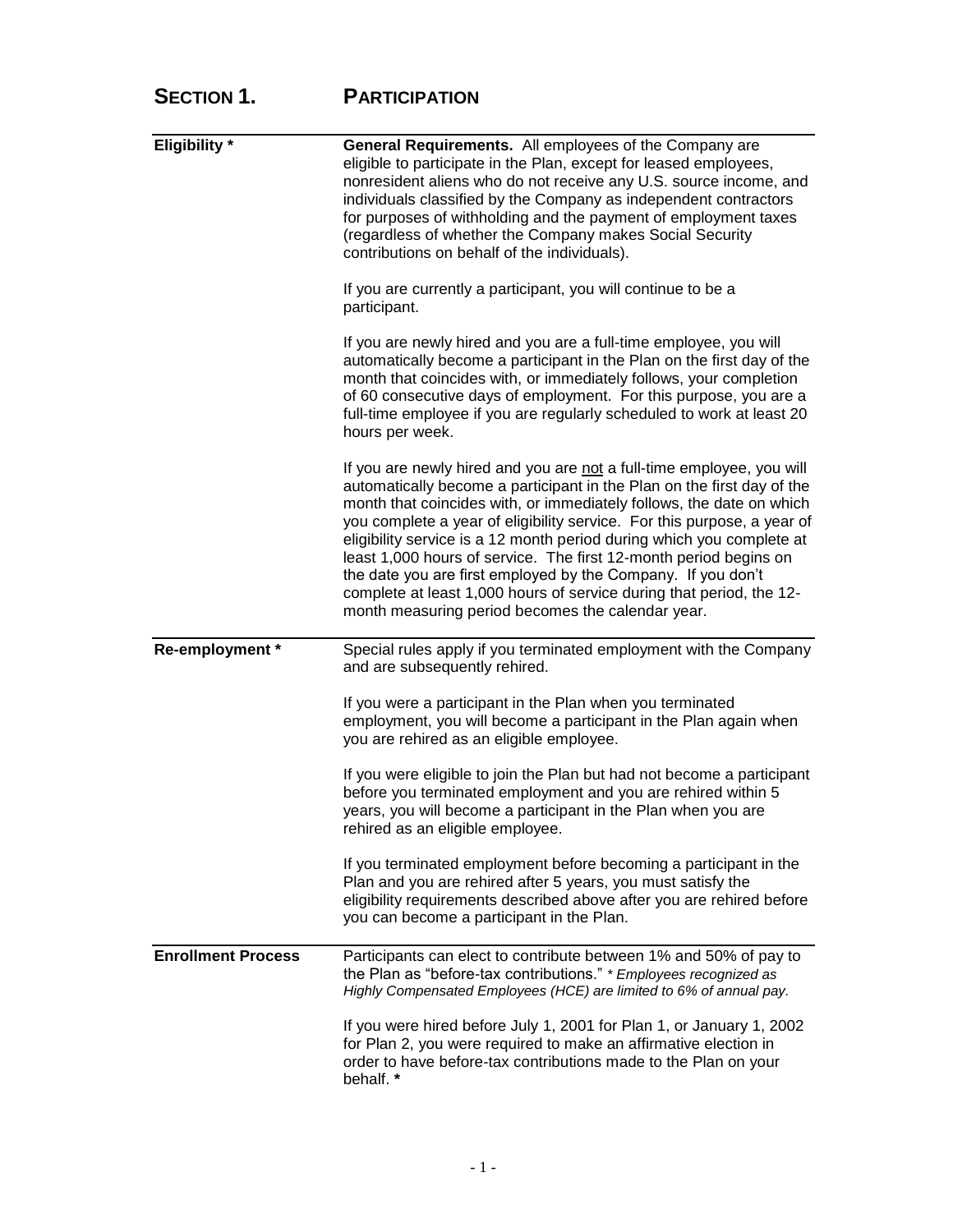|                             | If you were hired (or rehired) after June 30, 2001 Plan 1 or January<br>1, 2002 Plan 2 but before October 1, 2005, you were automatically<br>enrolled in the Plan once you satisfied the eligibility requirements<br>and, unless you elected otherwise, you were deemed to have<br>elected to contribute 2% of your pay to the Plan each pay period as<br>before-tax contributions. *                                                                                                                                                                     |
|-----------------------------|-----------------------------------------------------------------------------------------------------------------------------------------------------------------------------------------------------------------------------------------------------------------------------------------------------------------------------------------------------------------------------------------------------------------------------------------------------------------------------------------------------------------------------------------------------------|
|                             | If you are hired (or rehired) after October 1, 2005, you are<br>automatically enrolled in the Plan once you have satisfied the<br>eligibility requirements and, unless you elect otherwise, you are<br>deemed to have elected to contribute 3% of your pay to the Plan<br>each pay period as before-tax contributions. *                                                                                                                                                                                                                                  |
|                             | Until you elect otherwise, any before-tax contributions made to the<br>Plan on your behalf pursuant to a deemed election (as described<br>above) will be invested in the Fidelity Freedom Fund with the date<br>closest to the date you reach age 65. Fidelity Freedom Funds are<br>target date funds. For more information on these funds call the<br>Fidelity Retirement Benefits Line at 1-800-835-5087 or visit Fidelity<br>NetBenefits online at www.401k.com.                                                                                       |
|                             | If you would like to change the amount of your before-tax<br>contributions, reallocate your investments, or decline participation in<br>the Plan, you can do so by calling Fidelity's Retirement Benefits<br>Line at 1-800-835-5087 or by visiting Fidelity NetBenefits online at<br>www.401k.com. However, please note that you will not be able to<br>use Fidelity's Retirement Benefits Line or Fidelity NetBenefits until<br>you have been employed by the Company for at least 45 days.                                                              |
|                             | On your first call or visit to website, you will be prompted to<br>establish your personal identification number (PIN). Please note<br>that the PIN you establish is the electronic equivalent of your legal<br>signature and your authorization to initiate and accept transactions.<br>Because transactions to your account can be made by anyone who<br>has your PIN, you should not share it with anyone.                                                                                                                                             |
|                             | Contributing to the Plan is voluntary. But the sooner you contribute,<br>the sooner you'll enjoy the advantages of before-tax savings,<br>Company matching contributions and the opportunity for tax-<br>deferred investment growth.                                                                                                                                                                                                                                                                                                                      |
| <b>Subsequent Changes *</b> | Once you are a participant in the Plan, future changes can be<br>made through Fidelity's Retirement Benefits Line by calling<br>1-800-835-5087 or via Fidelity NetBenefits on the web at<br>www.401k.com. You will be able to:<br>Obtain your account balance,<br>Obtain investment fund information including rates of return of<br>the funds and investment expenses,<br>Get loan information and process a loan,<br>Obtain withdrawal information and initiate a withdrawal, and<br>Make changes in your contribution rate and investment<br>election. |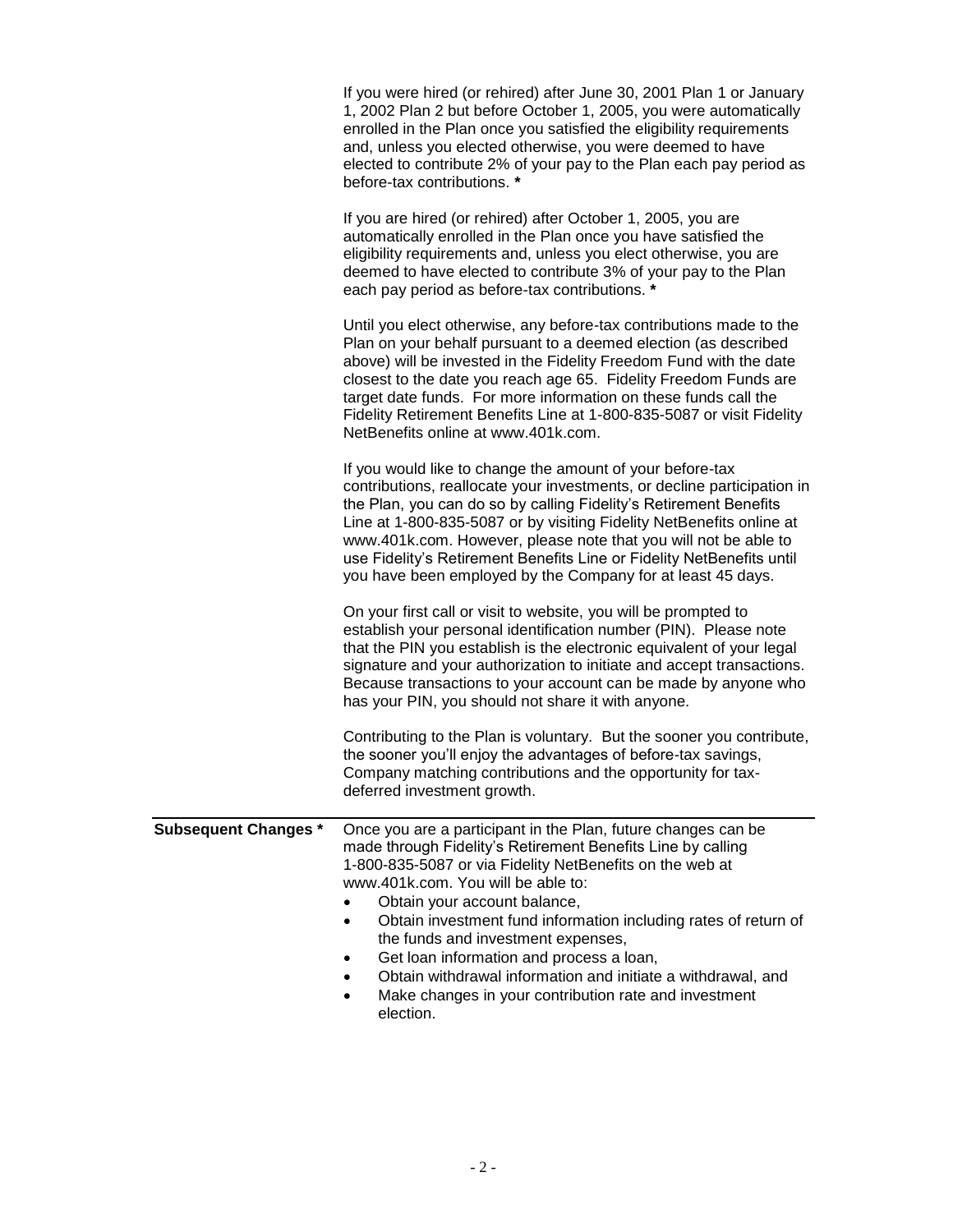### **SECTION 2. HOW MUCH YOU CAN SAVE**

| <b>Electing an Amount</b><br>to Save | You can elect to contribute from 1% to 50% of your pay, in<br>whole percentages, to the Plan. Employees recognized as Highly<br>Compensated Employees (annual income at or above \$120,000) are<br>limited to 6% of annual pay. Your before-tax contributions will<br>automatically be deducted from your pay through payroll deductions<br>before Federal and, in most cases, state and city income taxes are<br>withheld. These before-tax contributions will be credited to your<br>account under the Plan.                                                                                                                                                                                                                  |
|--------------------------------------|---------------------------------------------------------------------------------------------------------------------------------------------------------------------------------------------------------------------------------------------------------------------------------------------------------------------------------------------------------------------------------------------------------------------------------------------------------------------------------------------------------------------------------------------------------------------------------------------------------------------------------------------------------------------------------------------------------------------------------|
|                                      | Effective April 1, 2015 you can also make Roth after-tax<br>contributions to the Plan. Like with before-tax contributions Roth<br>contributions will be automatically deducted from your pay and<br>credited to your account. Unlike before-tax contributions, Roth<br>contributions are made after Federal, state and city taxes are<br>withheld.                                                                                                                                                                                                                                                                                                                                                                              |
|                                      | For Plan purposes, your "pay" is your W-2 compensation plus your<br>before-tax contributions under the Plan and any pre-tax<br>contributions you make to a Section 125 plan (a "cafeteria plan") or<br>to a Section 132(f) arrangement (a qualified transportation fringe<br>benefit arrangement). Your "pay" does not include any (i) short<br>term disability pay, (ii) service award pay, (iii) expense allowances,<br>(iv) fringe benefits (cash and non-cash), (v) moving expenses,<br>(vi) deferred compensation (including benefits under a stock option<br>plan), or (vii) welfare benefits (including worker's compensation<br>payments of any type or severance pay of any type but not sick pay<br>or vacation pay). |
| <b>Example</b>                       | Here's an example of how saving on a before-tax basis works:                                                                                                                                                                                                                                                                                                                                                                                                                                                                                                                                                                                                                                                                    |
|                                      | Assume you are earning \$20,000 a year and you decide to save 5%<br>of your pay (\$20,000 x 5% = \$1,000). If that \$1,000 is deposited<br>into a regular bank savings account, it is counted as income for tax<br>purposes. So the taxable income reported on your W-2 form is still<br>\$20,000.                                                                                                                                                                                                                                                                                                                                                                                                                              |
|                                      | However, if you put that \$1,000 into the Plan as before-tax<br>contributions, it is not included as taxable income on your W-2 form.<br>Instead, your taxable income is \$19,000 (\$20,000 - \$1,000) and that<br>is the amount on which you pay taxes.                                                                                                                                                                                                                                                                                                                                                                                                                                                                        |
|                                      | Although state and city income tax laws vary, they usually follow the<br>Federal rules. You may wish to consult a tax advisor to determine<br>how your savings will be taxed under your local laws. Social<br>Security taxes will apply to your contributions to the Plan. You will<br>pay income taxes on your account balance when you withdraw it<br>from the Plan.                                                                                                                                                                                                                                                                                                                                                          |
|                                      | Here's an example of how saving on a Roth after-tax basis works:                                                                                                                                                                                                                                                                                                                                                                                                                                                                                                                                                                                                                                                                |
|                                      | Use the above example of earning \$20,000 annual income. If you<br>decide to contribute an additional 5% of your income (\$20,000 x 5%<br>$=$ \$1,000) as Roth after-tax contributions, the \$1,000 will be<br>included as earned income and taxed at the applicable rate.<br>However, this \$1,000 can be withdrawn (with earnings) tax-free in<br>the future as long as it has been 5 years since your first Roth<br>contribution and you are at least 59 1/2 years old.                                                                                                                                                                                                                                                      |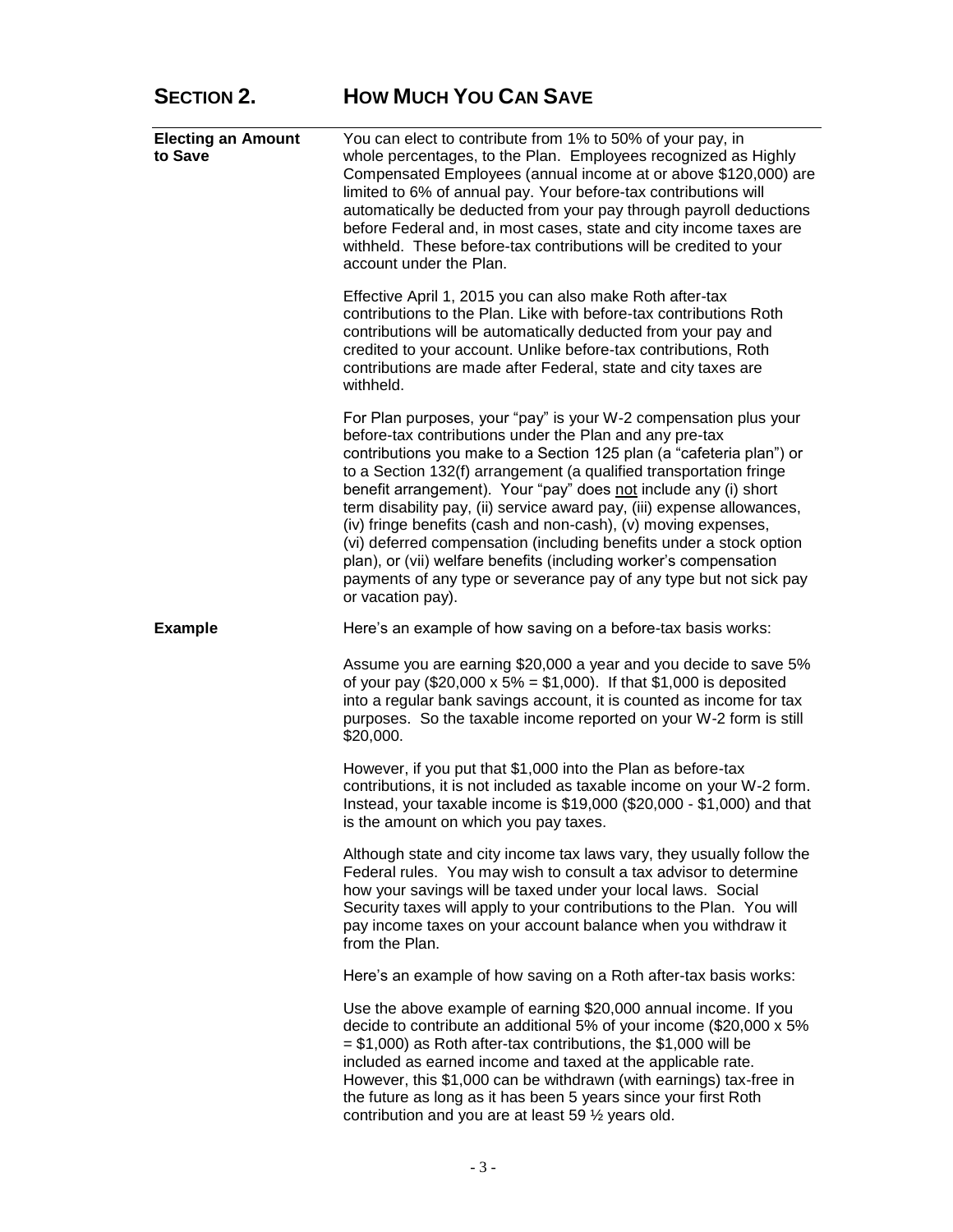|                                               | Your contributions to Roth and before-tax 401(k) combined cannot<br>exceed the IRS limits of \$18,500 for individual elective deferrals in<br>2018.                                                                                                                                                                                                          |                     |                   |
|-----------------------------------------------|--------------------------------------------------------------------------------------------------------------------------------------------------------------------------------------------------------------------------------------------------------------------------------------------------------------------------------------------------------------|---------------------|-------------------|
| <b>Tax Saver's Credit</b>                     | Your contribution to the Plan could provide you with even more in<br>tax savings because up to \$2,000 of your before-tax contributions<br>may be eligible for the Saver's Credit. The tax credit is based on<br>your Adjusted Gross Income (AGI) and the amount of eligible<br>contributions you make. Here is how the Saver's Credit works<br>during 2018: |                     |                   |
|                                               | If your Adjusted Gross Income was:                                                                                                                                                                                                                                                                                                                           |                     | <b>Tax Credit</b> |
|                                               | Individual                                                                                                                                                                                                                                                                                                                                                   | Joint               |                   |
|                                               | $$0 - $18,500$                                                                                                                                                                                                                                                                                                                                               | $$0 - $37,000$      | 50%               |
|                                               | $$18,501 - $20,000$                                                                                                                                                                                                                                                                                                                                          | \$37,001 - \$40,000 | 20%               |
|                                               | $$20,001 - $31,000$                                                                                                                                                                                                                                                                                                                                          | \$40,001 - \$62,000 | 10%               |
|                                               | These dollar amounts may change in subsequent years. To learn<br>more, pick up a copy of the Saver's Credit Information Sheet<br>available in Human Resources.                                                                                                                                                                                               |                     |                   |
| <b>Changing Your Savings</b><br><b>Amount</b> | You may increase, decrease, or stop your before-tax<br>contributions at any time. The change will be effective as soon as<br>administratively possible (but no earlier than the first pay period that<br>begins at least seven days after receipt of your election change).                                                                                  |                     |                   |
|                                               | To make a change, call the Fidelity Retirement Benefits Line at<br>1-800-835-5087 or visit Fidelity NetBenefits online at<br>www.401k.com.                                                                                                                                                                                                                   |                     |                   |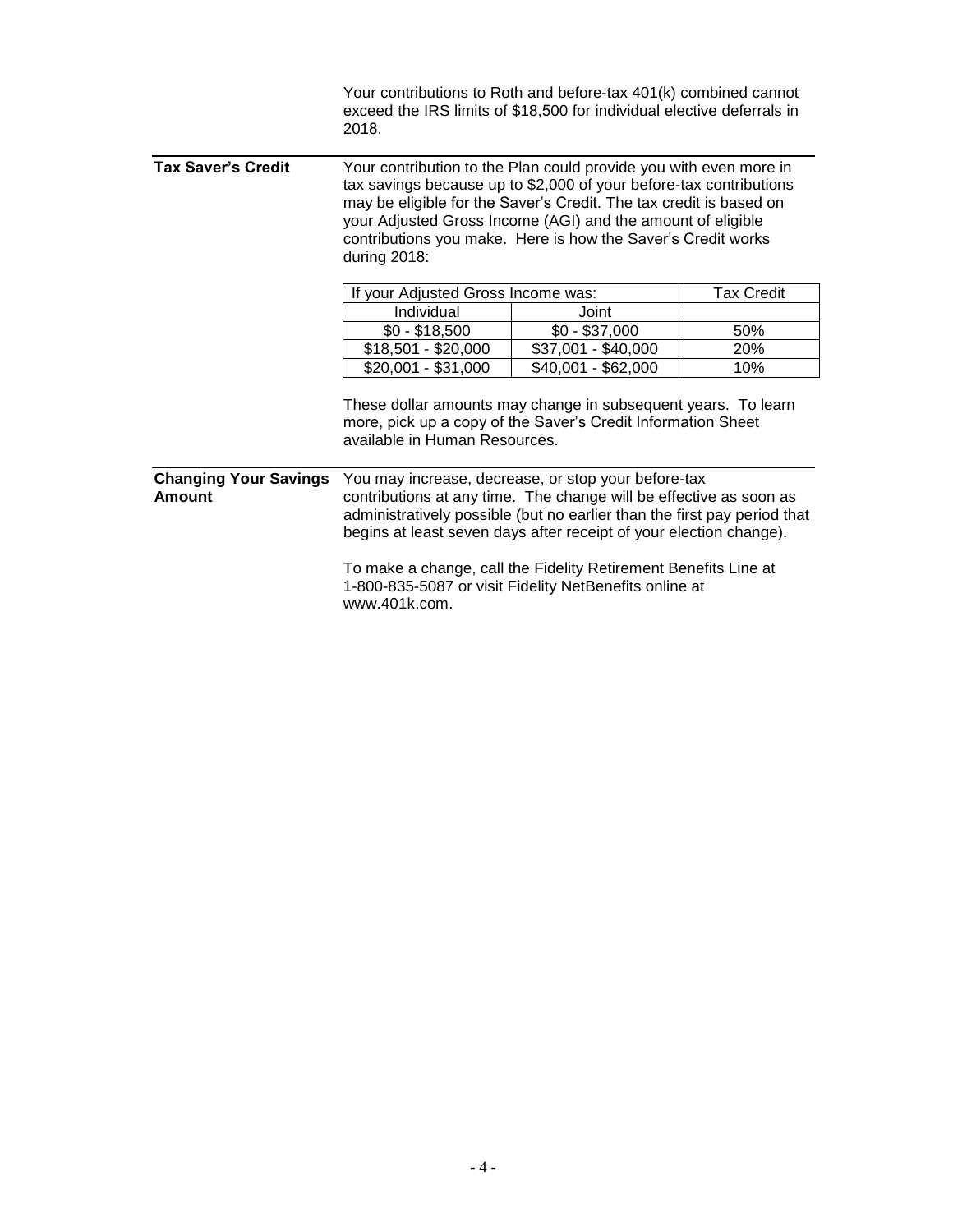| <b>SECTION 3.</b>                        | <b>COMPANY CONTRIBUTIONS</b>                                                                                                                                                                                                                                                                                                                                                                                                     |
|------------------------------------------|----------------------------------------------------------------------------------------------------------------------------------------------------------------------------------------------------------------------------------------------------------------------------------------------------------------------------------------------------------------------------------------------------------------------------------|
| <b>Matching</b><br><b>Contributions*</b> | The Company may, but is not required to, make a matching<br>contribution to the Plan for a Plan Year on behalf of each participant<br>who makes before-tax contributions to the Plan during the Plan<br>Year.                                                                                                                                                                                                                    |
|                                          | As stated previously, these are discretionary matching<br>contributions, and the Company may change the timing of, or the<br>formula for calculating, the matching contribution in the future. In<br>addition, the Company may discontinue matching contributions in<br>the future. The Company will notify you of any such changes<br>relating to the matching contributions under the Plan.                                    |
| <b>Profit Sharing</b><br>Contributions*  | At the end of each Plan Year, the Company may, but is not<br>required to, make a profit sharing contribution to the Plan for that<br>Plan Year.                                                                                                                                                                                                                                                                                  |
|                                          | If the Company makes a profit sharing contribution to the Plan for a<br>Plan Year, that contribution will be allocated among all eligible<br>participants in the proportion that each eligible participant's pay for<br>the Plan Year bears to the pay of all eligible participants for the Plan<br>Year. For this purpose, only pay earned by an eligible participant<br>while he is a participant in the Plan will be counted. |
|                                          | You will be an eligible participant for a Plan Year if you were<br>employed by the Company on the last day of the Plan Year<br>(December 31) or if you retired, died or became disabled during the<br>Plan Year.                                                                                                                                                                                                                 |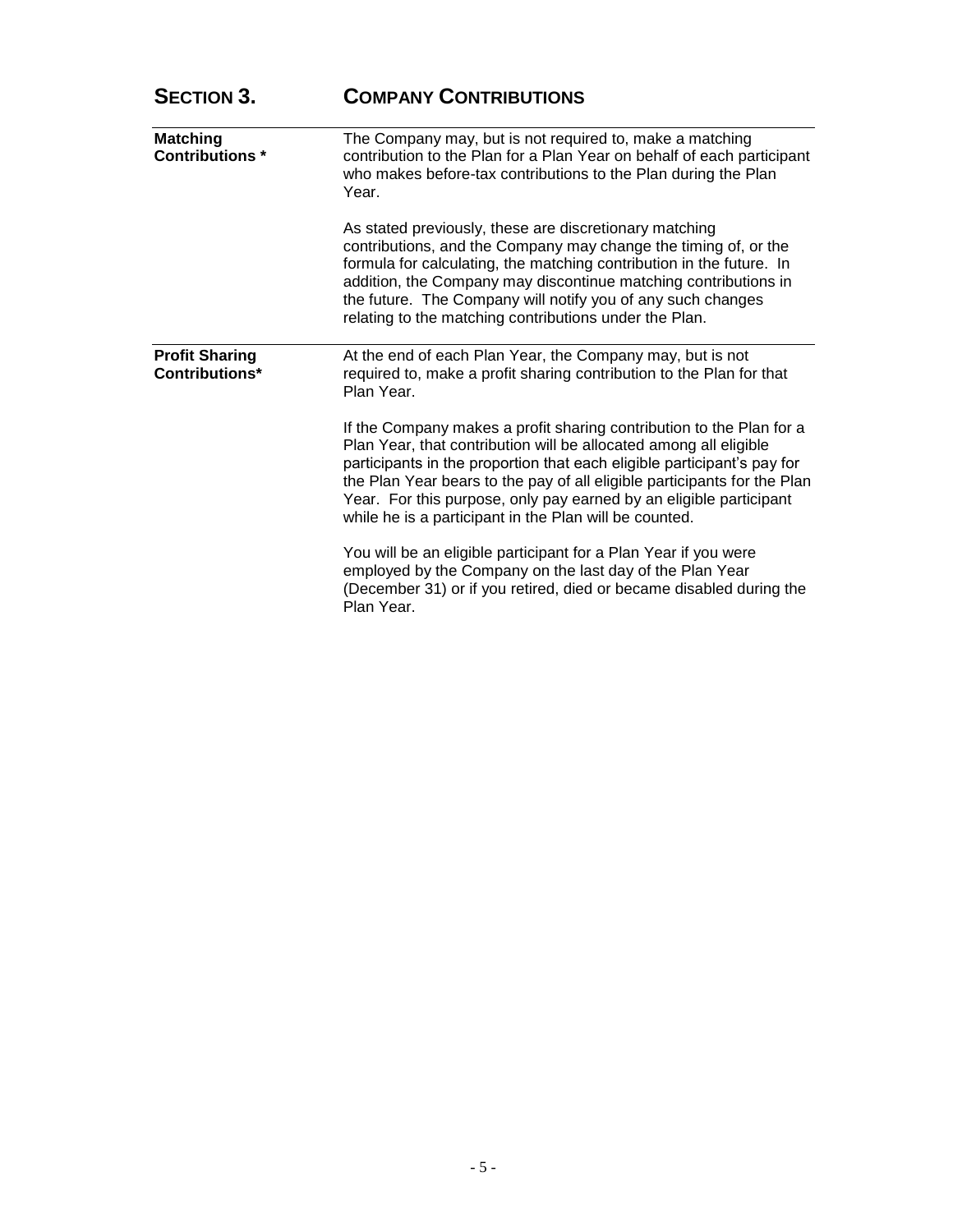| <b>SECTION 4.</b>                                                     | <b>INVESTING YOUR ACCOUNT</b>                                                                                                                                                                                                                                                                                                                                                                                                                                                                                                                                                                                                                                                                                                                                                                                                                                            |
|-----------------------------------------------------------------------|--------------------------------------------------------------------------------------------------------------------------------------------------------------------------------------------------------------------------------------------------------------------------------------------------------------------------------------------------------------------------------------------------------------------------------------------------------------------------------------------------------------------------------------------------------------------------------------------------------------------------------------------------------------------------------------------------------------------------------------------------------------------------------------------------------------------------------------------------------------------------|
| <b>Your Investment</b><br><b>Choices</b>                              | The Plan Administrator has selected several investment options<br>(the "funds") that are offered as Plan investments. Those funds<br>have different investment characteristics and offer different<br>levels of risk and return. For example, one investment option<br>may invest primarily in common stocks of corporations, while<br>another may invest primarily in bonds. You determine how your<br>account is distributed among the investment options offered.                                                                                                                                                                                                                                                                                                                                                                                                     |
|                                                                       | Investment elections can include any number of the available<br>options, but allocations must be in whole percentage amounts.<br>If you fail to make any investment elections, amounts<br>contributed to your account will be invested in a default fund<br>selected by the Plan Administrator. Additional information<br>regarding each investment fund is contained in each fund's<br>prospectus and other securities filings. Prospectuses and<br>securities filings are not prepared by the Plan Administrator. The<br>Plan Administrator assumes that such documents are accurate<br>and complete. However, the Plan Administrator does not have<br>the ability to determine whether such documents are accurate<br>and does not guarantee the accuracy of any prospectus or any<br>other document created for the purpose of<br>complying with<br>Securities laws. |
|                                                                       | In addition, as you direct your investments, you should be aware<br>that many mutual fund families place restrictions on the number<br>of times that you may trade within<br>a fund over certain periods<br>of time. You should carefully review the mutual fund<br>prospectuses for information regarding trading restrictions and<br>redemption fees that you may be charged should you violate<br>these restrictions. In certain situations (for example excessive<br>trading, etc.), there may be limitations regarding transfers.                                                                                                                                                                                                                                                                                                                                   |
| You are Responsible<br><b>For Your Investment</b><br><b>Decisions</b> | The Plan is an "ERISA 404(c) plan," which<br>means that the Plan is intended to comply with Section<br>404(c) of ERISA and Department of Labor Regulation<br>2550.404c-1. By complying with this section of ERISA and<br>these regulations, the Plan's fiduciaries are relieved of liability<br>for any losses that directly result from a participant's or a<br>beneficiary's investment instructions. This simply means that<br>you are legally responsible for your own investment decisions.                                                                                                                                                                                                                                                                                                                                                                         |
| <b>Establishing an</b><br><b>Investment Portfolio</b>                 | You should carefully consider how to invest the funds in your<br>account. The available investment options offer varying degrees<br>of risk and have different investment goals, so review each<br>option before choosing where to invest your savings. To help<br>you learn about each of the available investment options,<br>information about each of the investment options has been<br>made available to you. You should read this information carefully<br>and make sure you understand it. The investment options<br>offered generally do not guarantee preservation of principal. In<br>other words, the value of your investments can go up or<br>down.                                                                                                                                                                                                        |
|                                                                       | After you read the investment information, you should analyze                                                                                                                                                                                                                                                                                                                                                                                                                                                                                                                                                                                                                                                                                                                                                                                                            |

your personal financial situation. If you have many years to go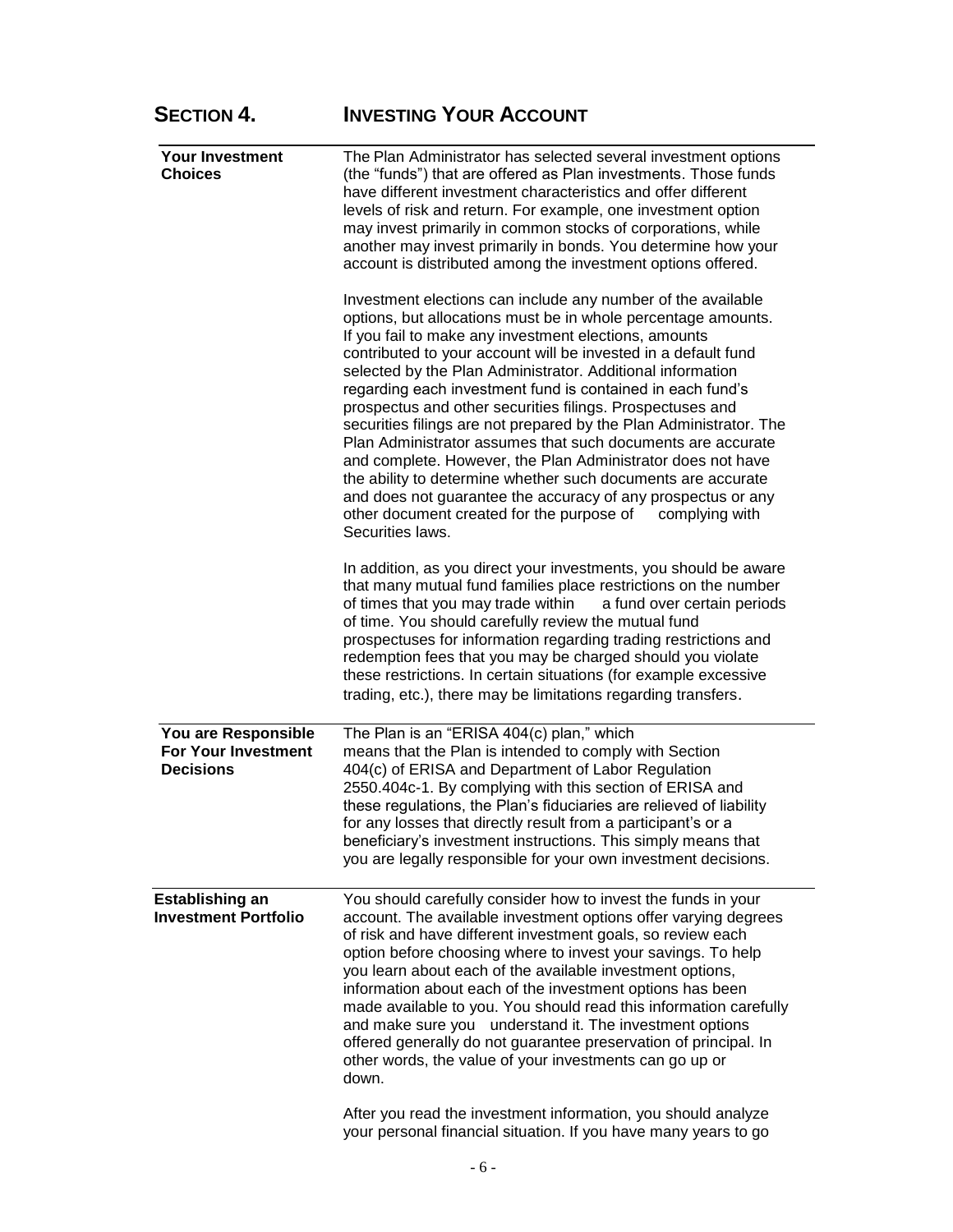before you retire, or if you have more than adequate retirement funds, you may want to invest in the funds that have greater risk but also greater potential for long-term returns. If you are risk-adverse or are closer to retirement, you may want to concentrate on funds that are less volatile and more conservative. You may want to consult your personal investment advisor about the best way to invest your account.

The information provided to you (which may be provided in the form of a prospectus) will include: a description of each available investment option, including the investment objectives of that option; the types of assets in which the fund is invested; the risk and return characteristics of the fund; the name of any investment managers; a description of any fees or expenses that may be charged to your account; and a prospectus if the investment option has one. If, because of an oversight, you do not receive any of the materials listed above, please contact the Plan Administrator and the information will be provided to you.

You also have the right to request additional information about each investment option. The information you may request includes: a description of the annual operating expenses of the fund to the extent that those expenses may reduce the rate of return of the fund; copies of any prospectuses, financial statements and any other reports about the fund that have been provided to the Plan Administrator; a list of assets held by the fund; information concerning the value of shares or units of the fund; and information regarding the historical investment return of the fund, net of expenses.

To help achieve long-term retirement security, you should give careful consideration to the benefits of a well-balanced and diversified investment portfolio. Spreading your assets among different types of investments can help you achieve a favorable rate of return, while minimizing your overall risk of losing money. This is because market or other economic conditions that cause one category of assets, or one particular security, to perform very well often cause another asset category, or another particular security, to perform poorly. Although diversification is not a guarantee against loss, it is an effective strategy to help you manage investment risk.

In deciding how to invest your retirement savings, you should take into account all of your assets, including any retirement savings outside of the Plan. No single approach is right for everyone because, among other factors, individuals have different financial goals, different time horizons for meeting their goals and different tolerances for risk.

**If you do not indicate your investment choices using Fidelity NetBenefits at www.401k.com or Fidelity's Retirement Benefits Line at 1-800-835-5087, your account will automatically be invested in the Fidelity Freedom Fund with the date which is closest to the year you turn age 65.** 

**For more information on the investment funds, you should call a Fidelity representative at 1-800-835-5087 or go online at www.401k.com.**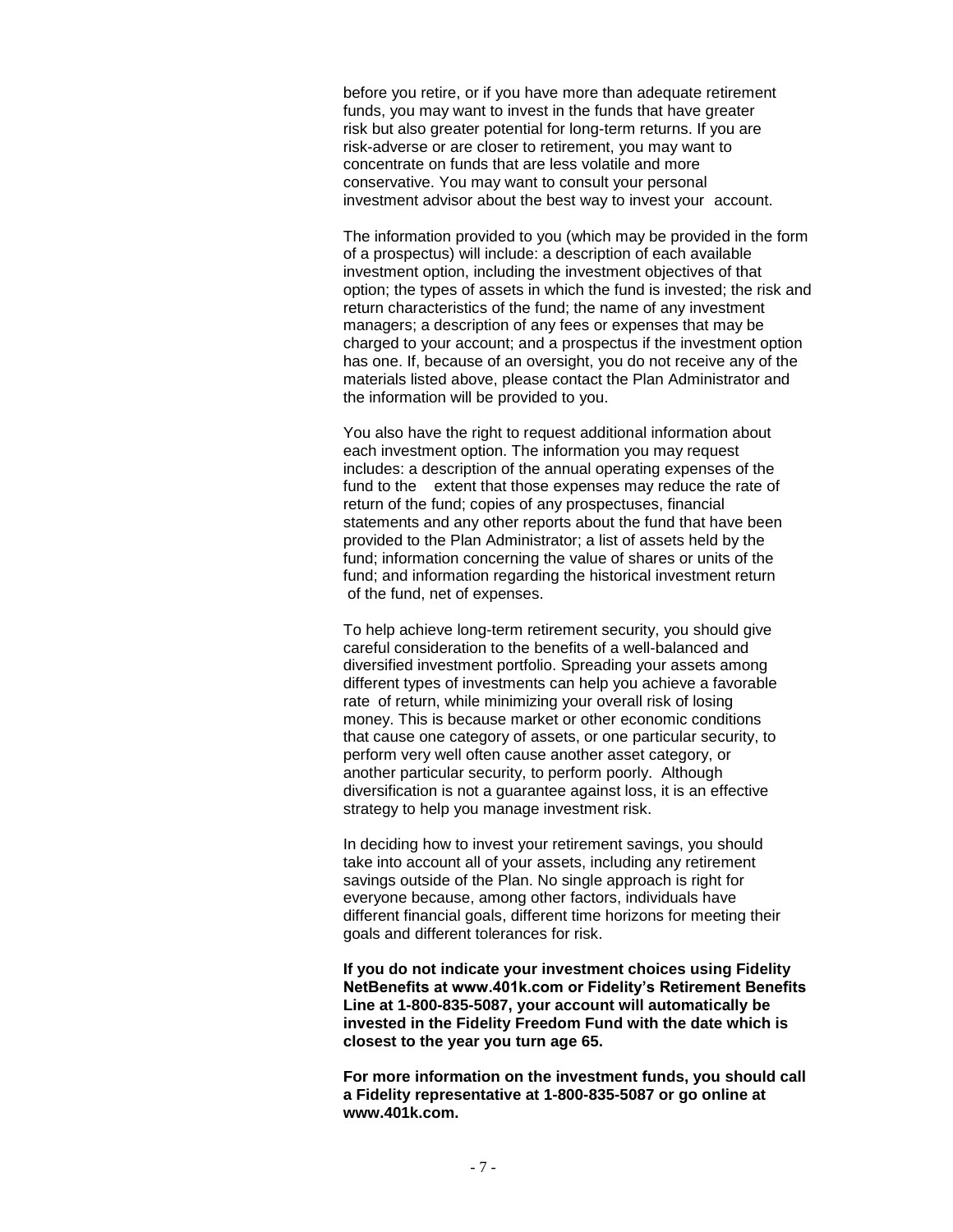|                                                     | After the end of each calendar quarter, you will receive a<br>statement that will detail your account with information<br>including account balances and investment allocations.                                                                                                                                                                                                                                                                                     |
|-----------------------------------------------------|----------------------------------------------------------------------------------------------------------------------------------------------------------------------------------------------------------------------------------------------------------------------------------------------------------------------------------------------------------------------------------------------------------------------------------------------------------------------|
|                                                     | You will periodically be given materials describing the objectives of<br>the funds and the past performance of the funds.                                                                                                                                                                                                                                                                                                                                            |
| <b>Changing Your</b><br><b>Investment Elections</b> | You can change the allocation of your future contributions or<br>transfer existing balances in multiples of 1% on a daily basis.                                                                                                                                                                                                                                                                                                                                     |
|                                                     | To make a change, call the Fidelity Retirement Benefits Line at 1-<br>800-835-5087 or go online to Fidelity NetBenefits on the web at<br>www.401k.com. Requests made by 4:00 p.m. Eastern Time will<br>receive that business day's closing price. Except as otherwise<br>described below for transfers into the Mohawk Stock Fund, requests<br>made after 4:00 p.m. Eastern Time, or on weekends or holidays, will<br>receive the next business day's closing price. |
|                                                     | If you request a transfer from another investment fund into the<br>Mohawk Stock Fund, the timing will be as follows:                                                                                                                                                                                                                                                                                                                                                 |
|                                                     | A request made on a business day by 4:00 p.m.<br>Eastern Time will result in the mutual funds being<br>liquidated (sold) at that day's closing price.                                                                                                                                                                                                                                                                                                                |
|                                                     | The next business day, the proceeds (money) from the<br>liquidation (sale) will be used to buy company stock on<br>the open market.                                                                                                                                                                                                                                                                                                                                  |
|                                                     | On the third business day, the transaction will be<br>completed and reflected in your account.                                                                                                                                                                                                                                                                                                                                                                       |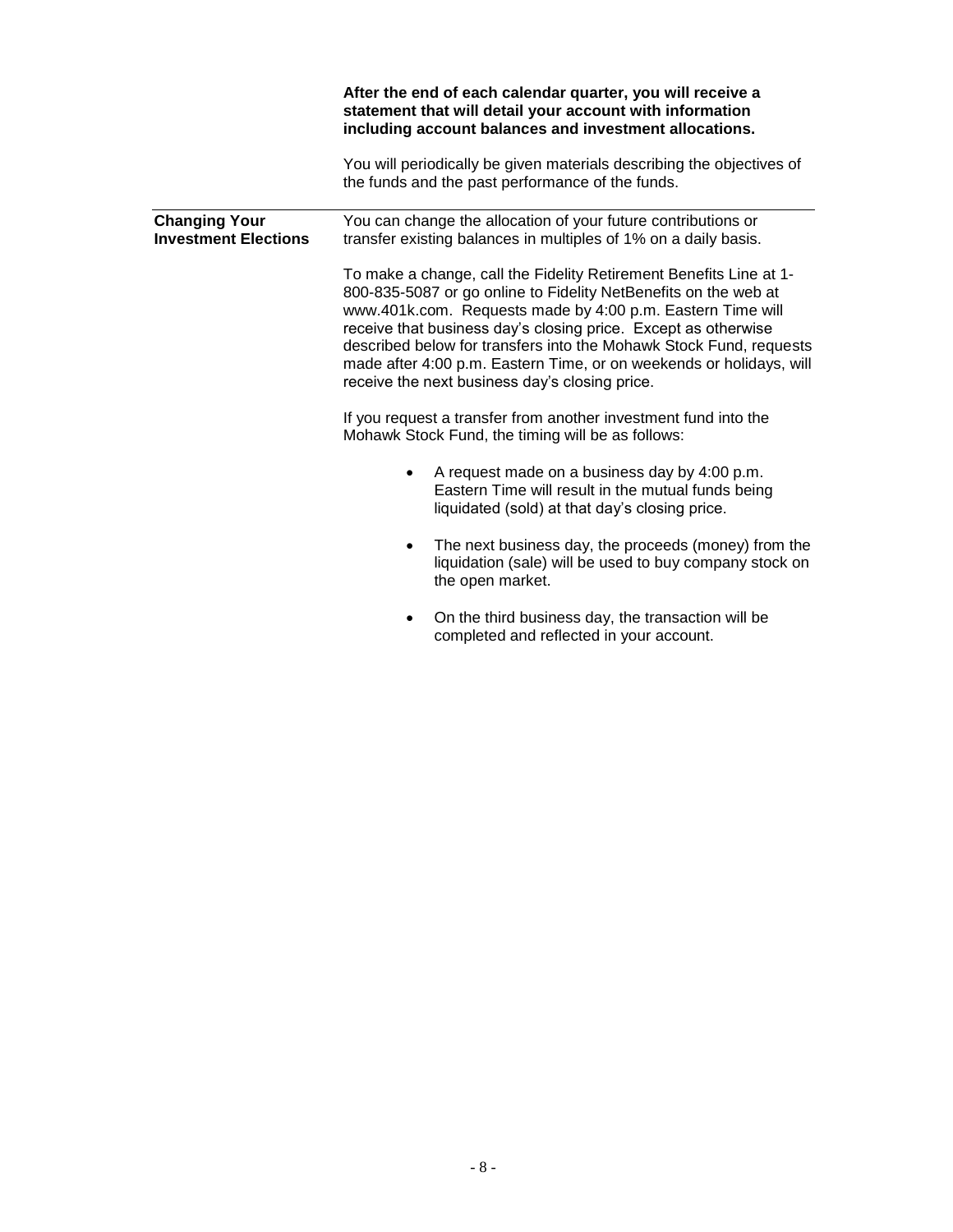| <b>Vesting</b>           | If you terminate employment on account of your death or disability<br>or after you reach age 55, you (or your beneficiary) will be eligible to<br>receive a distribution of your total account balance under the Plan<br>(i.e., you become 100% vested due to your death or disability on<br>attainment of age 55). If you die after December 31, 2006 while on<br>military leave performing qualified military service, you shall be<br>deemed to have died while employed by the Employer and you will<br>be 100% vested in the portion of your account attributable to<br>company matching and profit sharing contributions (and the<br>earnings and losses on those contributions). |
|--------------------------|-----------------------------------------------------------------------------------------------------------------------------------------------------------------------------------------------------------------------------------------------------------------------------------------------------------------------------------------------------------------------------------------------------------------------------------------------------------------------------------------------------------------------------------------------------------------------------------------------------------------------------------------------------------------------------------------|
|                          | If you terminate employment for any other reason, you will be<br>eligible to receive a distribution of your total vested account balance<br>under the Plan. You will forfeit the non-vested portion of your<br>account when you receive a distribution of the total vested portion of<br>your account. The forfeited amount will be used to pay<br>administrative expenses of the Plan or to fund Company<br>contributions under the Plan.                                                                                                                                                                                                                                              |
|                          | You are always 100% vested in the portion of your account balance<br>attributable to your before-tax contributions, any after-tax<br>contributions that have been transferred to this Plan, and to any<br>rollover contributions you make to the Plan (and the earnings and<br>losses on those contributions).                                                                                                                                                                                                                                                                                                                                                                          |
|                          | You will become 100% vested in the portion of your account<br>attributable to Company matching and profit sharing contributions<br>(and the earnings and losses on those contributions) after you<br>complete one year of vesting service with the Company. If you<br>terminate employment before you complete one year of vesting<br>service with the Company (other than termination due to death,<br>disability), you will be 0% vested in those contributions (and the<br>earnings and losses on those contributions).                                                                                                                                                              |
|                          | Notwithstanding the prior paragraph, if you completed an hour of<br>service under the Plan after December 31, 1992 and you became a<br>participant in the Plan prior to January 1, 2001, you are always<br>100% vested in the portion of your account attributable to company<br>matching and profit sharing contributions (and the earnings and<br>losses on those contributions).                                                                                                                                                                                                                                                                                                     |
| <b>Survivor Benefits</b> | If you die while employed by the Company, your beneficiary will<br>receive the total amount of your account balance. If you die after<br>you terminate employment, your beneficiary will receive the total<br>vested amount of your account balance.                                                                                                                                                                                                                                                                                                                                                                                                                                    |
|                          | You should designate the person or persons who will receive your<br>benefits under the Plan in the event of your death. If you are<br>married and you designate someone other than your spouse to be<br>your beneficiary, your spouse must consent to your choice of a non-<br>spousal beneficiary. Your spouse's consent must be in writing and<br>witnessed by a notary public.                                                                                                                                                                                                                                                                                                       |
|                          | If you fail to designate a beneficiary or if your designated beneficiary<br>dies before you, the Plan provides for the payment of your death<br>benefit to your spouse (if you are married) or to your estate (if you<br>are not married).                                                                                                                                                                                                                                                                                                                                                                                                                                              |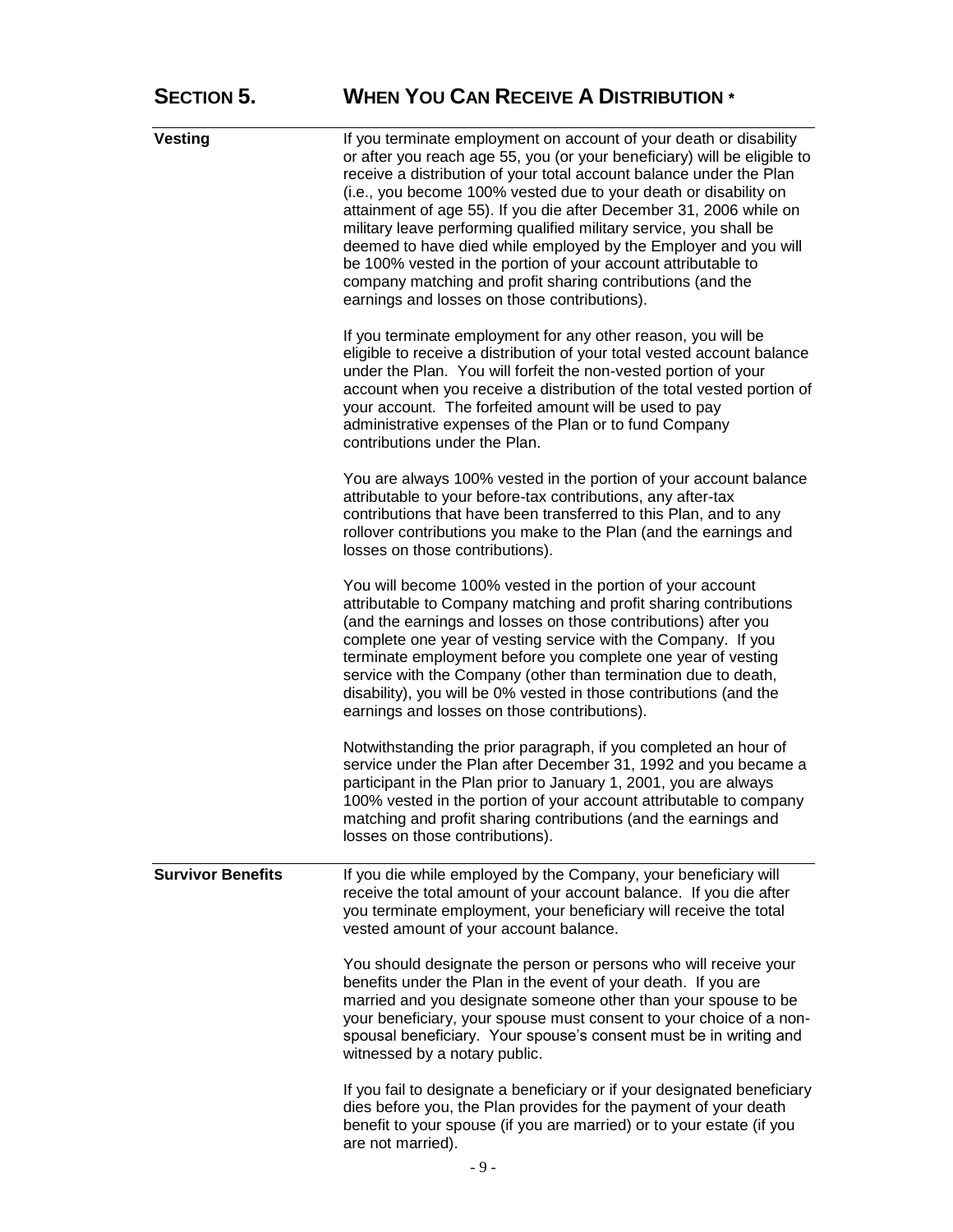| To designate your beneficiary or to get more information call the<br>Fidelity Retirement Benefits Line at 1-800-835-5087 or visit Fidelity<br>NetBenefits online at www.401k.com.                                                                                                                                                                                                                                                |
|----------------------------------------------------------------------------------------------------------------------------------------------------------------------------------------------------------------------------------------------------------------------------------------------------------------------------------------------------------------------------------------------------------------------------------|
| <b>Special Payments Rules</b> Generally, your payments must begin no later than April 1 of the<br>calendar year following the calendar year in which you reach age<br>70 1/2 or terminate employment, whichever is later. However, if you<br>are 5-percent owner of the Company, your payments must begin no<br>later than April 1 of the calendar year following the calendar year in<br>which you reach age 70 $\frac{1}{2}$ . |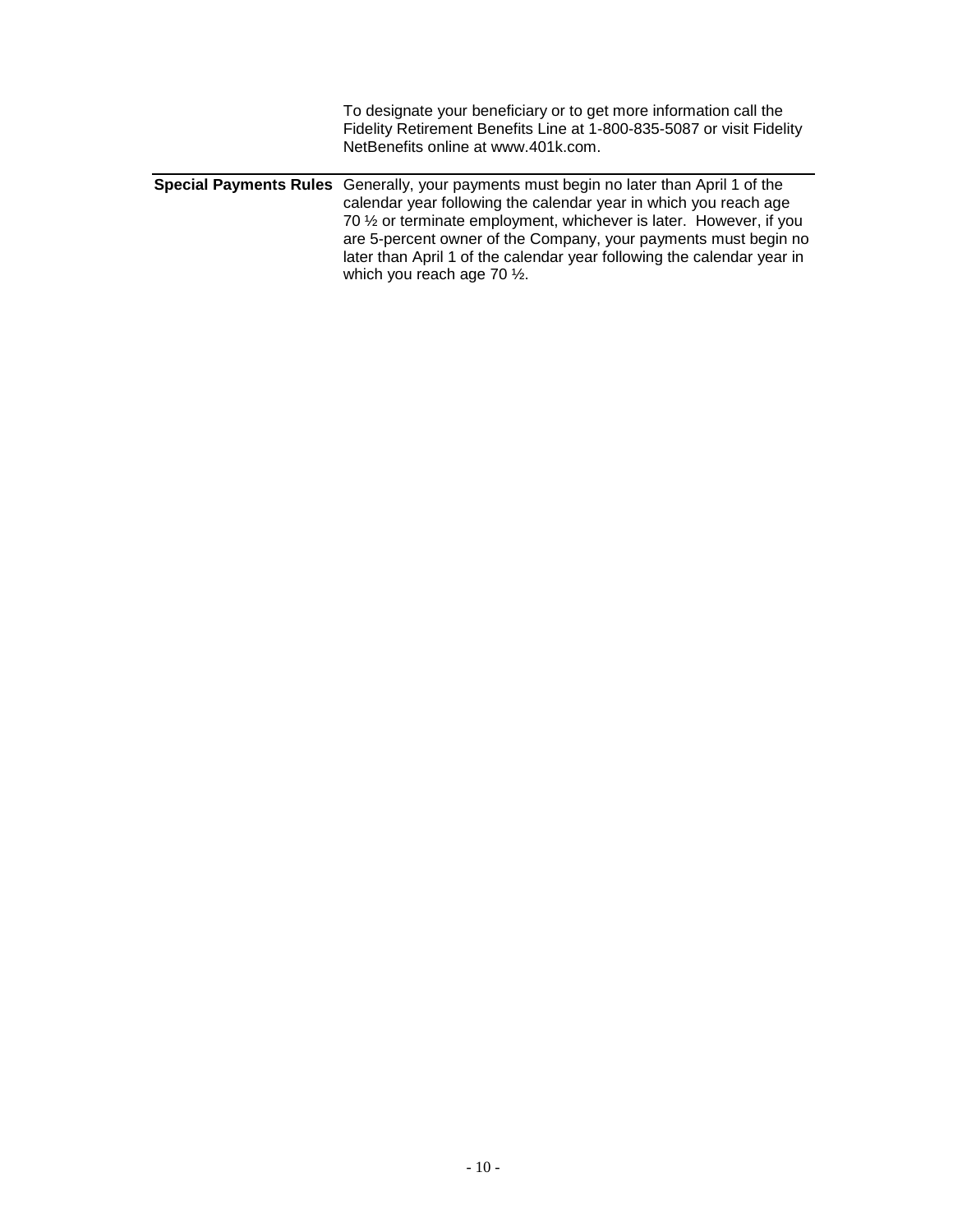## **SECTION 6. HOW YOUR ACCOUNT IS PAID OUT \***

| <b>Methods of Distribution</b> | A participant may elect to receive a distribution of their vested<br>account in the form of a lump sum or substantially equal monthly<br>installments over a period selected by the participant. A beneficiary<br>under the Plan shall only be eligible to receive benefits payable in<br>the form of a single lump sum payment. If any portion of your<br>account is invested in the Mohawk company stock fund, you may<br>elect to receive any whole shares of stock. Fractional shares will be<br>paid in cash. If your account balance is less than \$1,000 your<br>account will be paid out in cash unless you chose a rollover. Unless<br>you make another election and your account balance is between<br>\$1,000 and \$5,000 your account will be rolled into a Fidelity IRA<br>established for your benefit and your account balance will be<br>invested in an investment product designed to preserve principal<br>and provide a reasonable rate of return. Fees and expenses for the<br>IRA will be charged against your account. You may access<br>information on your Fidelity IRA by calling 800-544-6666. |
|--------------------------------|--------------------------------------------------------------------------------------------------------------------------------------------------------------------------------------------------------------------------------------------------------------------------------------------------------------------------------------------------------------------------------------------------------------------------------------------------------------------------------------------------------------------------------------------------------------------------------------------------------------------------------------------------------------------------------------------------------------------------------------------------------------------------------------------------------------------------------------------------------------------------------------------------------------------------------------------------------------------------------------------------------------------------------------------------------------------------------------------------------------------------|
| <b>Taxes on Payments</b>       | The IRS has established guidelines for the taxation of distributions<br>and withdrawals from qualified retirement plans such as this Plan.<br>The following discussions highlight several important tax rules.<br>However, because these federal guidelines are complicated and<br>subject to change, you may want to consult a tax advisor before you<br>receive a distribution or withdrawal from the Plan. In addition, you<br>can obtain a copy of the "Participant Distribution Notice," which is<br>available from the Plan Administrator.<br>The types of taxes that can affect your Plan distribution:<br>ordinary income tax, and                                                                                                                                                                                                                                                                                                                                                                                                                                                                               |
|                                | the 10% penalty tax<br>You will not be taxed on Roth distributions if the distribution is<br>deemed as "qualified". In order to be a qualified distribution, you<br>must be at least age 59 1/2 and the distribution cannot be made prior<br>to the expiration of the 5-year participation period. The 5-year<br>participation period is the 5-year period beginning on the calendar<br>year in which you first make a Roth 401(k) deferral to the Plan and<br>ending on the last day of the calendar year that is 5 years later. For<br>example, if you make your first Roth 401(k) deferral on November<br>20, 2017 your participation period will end December 31, 2021.                                                                                                                                                                                                                                                                                                                                                                                                                                              |
| <b>Ordinary Income Tax</b>     | When you receive a distribution of your account, the distribution is<br>generally taxable to you in the year in which you receive the<br>distribution. However, you can defer your tax obligation by<br>arranging to have the taxable portion of the payment directly "rolled<br>over" from the Plan into an individual retirement account (IRA) or an<br>eligible employer plan. If you do not arrange a "rollover" of this<br>payment, Federal law requires that 20% of the taxable portion of<br>your distribution be automatically withheld for Federal income tax<br>purposes. The amount withheld will be credited against any<br>Federal income tax you owe for the year.                                                                                                                                                                                                                                                                                                                                                                                                                                         |
|                                | If you do not arrange for a direct rollover, you can still defer the tax<br>due on the lump sum payment, even though the 20% withholding<br>described above would have been withheld from the payment you<br>received. The tax can be deferred if, within 60 days after you<br>receive the payment, you yourself roll over your distribution to an                                                                                                                                                                                                                                                                                                                                                                                                                                                                                                                                                                                                                                                                                                                                                                       |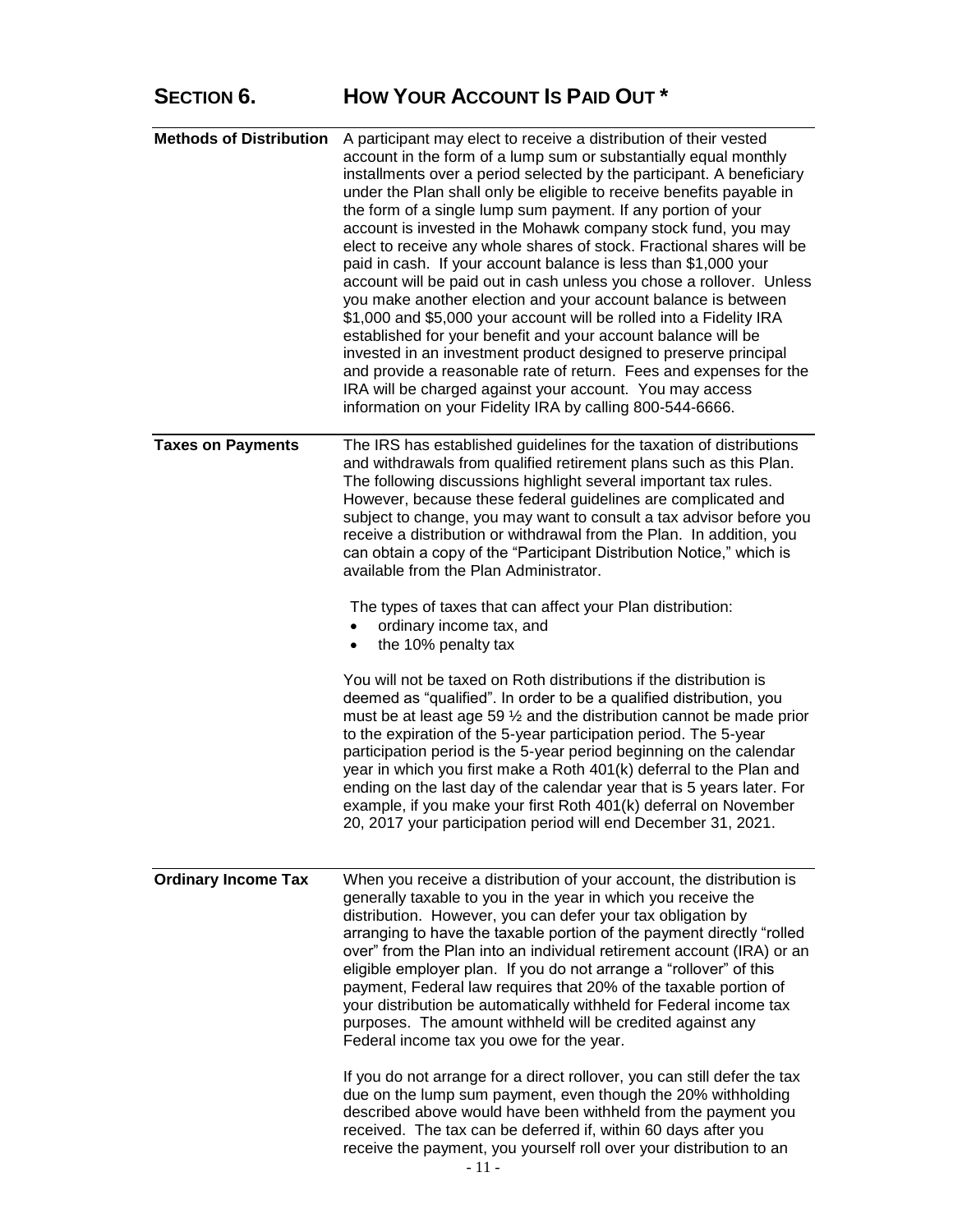|                                            | IRA or an eligible employer plan. If you wish to defer the full<br>amount of the tax, you must contribute an additional amount to the<br>IRA or eligible employer plan equal to the 20% that was withheld. If<br>you do this, depending upon the total amount of Federal income tax<br>you owe for the year, you may be entitled to a refund of the amount<br>that was withheld. You will receive the refund, if any, when you file<br>your Federal income tax return for the year in which you received<br>the distribution. For more information, you can request a copy of<br>the "Participant Distribution Notice" from the Plan Administrator. |
|--------------------------------------------|-----------------------------------------------------------------------------------------------------------------------------------------------------------------------------------------------------------------------------------------------------------------------------------------------------------------------------------------------------------------------------------------------------------------------------------------------------------------------------------------------------------------------------------------------------------------------------------------------------------------------------------------------------|
|                                            | These rollover and withholding rules apply to payments made to<br>participants, to payments made to surviving spouses of participants,<br>and to payments made to spouses or former spouses who are<br>alternate payees under qualified domestic relations orders.<br>Rollovers by non-spousal beneficiaries are subject to additional<br>requirements. Contact Fidelity Investments at 1-800-835-5087 or<br>your tax adviser for more information.                                                                                                                                                                                                 |
| 10% Penalty*                               | The IRS imposes a 10% early withdrawal penalty tax on certain<br>distributions and withdrawals from the Plan. The 10% penalty tax<br>will not apply if:<br>The distribution is made due to your death or disability,<br>$\bullet$                                                                                                                                                                                                                                                                                                                                                                                                                   |
|                                            | You roll over the distribution to an IRA or eligible employer<br>$\bullet$<br>plan,                                                                                                                                                                                                                                                                                                                                                                                                                                                                                                                                                                 |
|                                            | A distribution is made to your spouse or dependent as required<br>$\bullet$<br>under the terms of a qualified domestic relations order,                                                                                                                                                                                                                                                                                                                                                                                                                                                                                                             |
|                                            | The distribution is used for unreimbursed medical expenses,<br>$\bullet$<br>as defined by the IRS, that exceed 7.5% of your adjusted<br>gross income, or                                                                                                                                                                                                                                                                                                                                                                                                                                                                                            |
|                                            | The distribution is made after you reach age 59 1/2 or after<br>$\bullet$<br>you terminate employment at age 55 or older.                                                                                                                                                                                                                                                                                                                                                                                                                                                                                                                           |
| How to Request a<br><b>Benefit Payment</b> | To request a benefit payment, you must contact Fidelity. You<br>can do this online through Fidelity NetBenefits at www.401k.com or<br>by calling Fidelity's Retirement Benefits Line at 1-800-835-5087.                                                                                                                                                                                                                                                                                                                                                                                                                                             |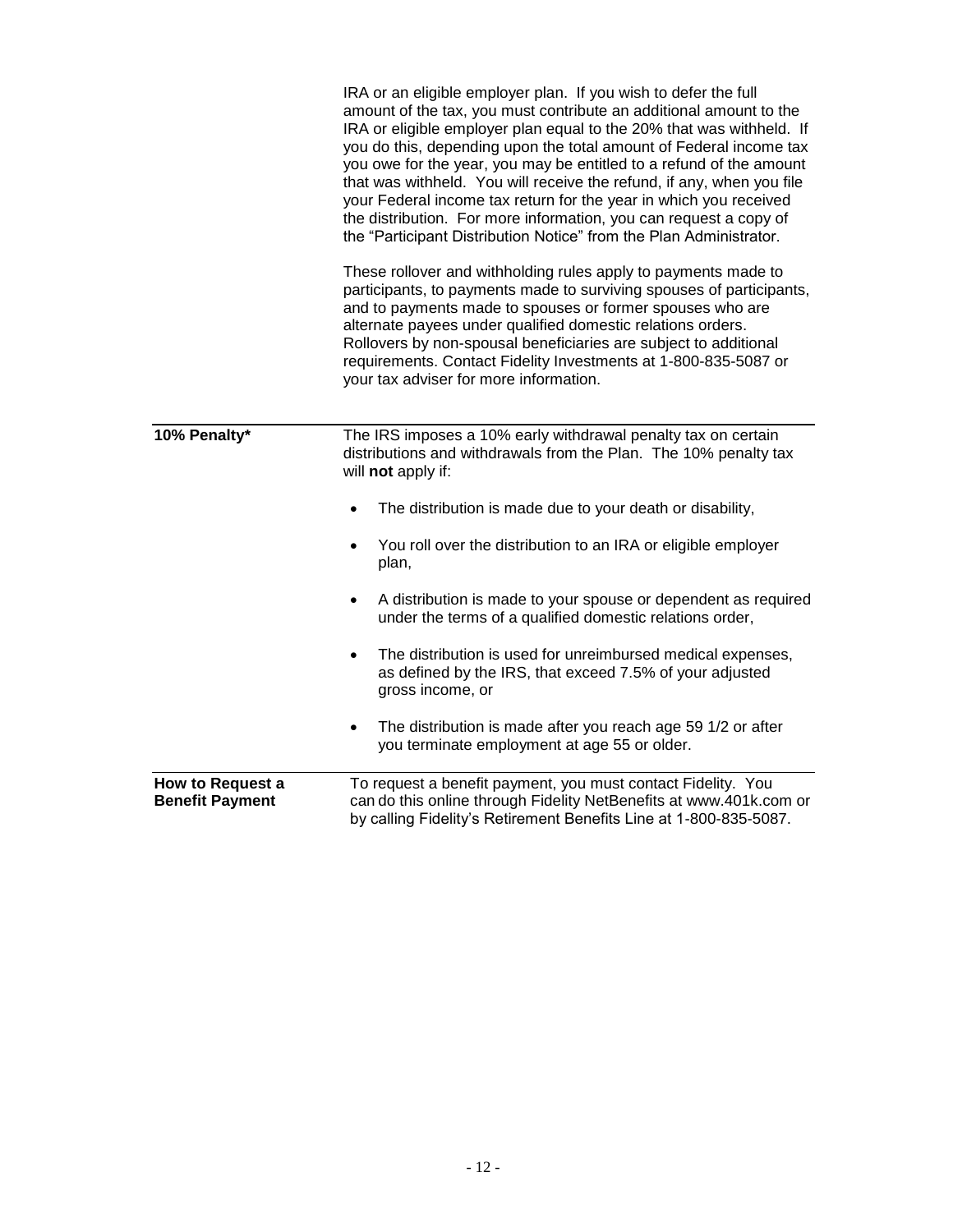| <b>SECTION 7.</b> | LOANS <sup>*</sup>                                                                                                                                                                                                                                                                                                                                                                                                                                                                                                                                                                |
|-------------------|-----------------------------------------------------------------------------------------------------------------------------------------------------------------------------------------------------------------------------------------------------------------------------------------------------------------------------------------------------------------------------------------------------------------------------------------------------------------------------------------------------------------------------------------------------------------------------------|
|                   | You can borrow money from your account balance if you are an<br>active employee or, as required by Federal law, a "party in interest".                                                                                                                                                                                                                                                                                                                                                                                                                                            |
|                   | You can only have one loan outstanding from the Plan at any time.<br>If you pay off your loan, you must wait 30 days before you are<br>eligible to take another loan. The minimum amount you can borrow<br>from the Plan is \$1,000. The maximum amount you can borrow<br>from the Plan is the lesser of:                                                                                                                                                                                                                                                                         |
|                   | 50% of your vested account balance, or                                                                                                                                                                                                                                                                                                                                                                                                                                                                                                                                            |
|                   | \$50,000, reduced by the highest outstanding loan balance you<br>had during the preceding 1-year period.                                                                                                                                                                                                                                                                                                                                                                                                                                                                          |
|                   | The interest rate for a loan will be the prime rate plus 1%. The<br>interest rate will remain constant for the term of the loan.                                                                                                                                                                                                                                                                                                                                                                                                                                                  |
|                   | You can request a loan or loan payment information by contacting<br>Fidelity NetBenefits online at www.401k.com or by calling Fidelity's<br>Retirement Benefits Line at 1-800-835-5087.                                                                                                                                                                                                                                                                                                                                                                                           |
| <b>Repayments</b> | The repayment period on your loan cannot be less than one year or<br>more than four years. However, if the loan is to be used for you to<br>acquire your principal residence, the repayment period may be for<br>up to ten years.                                                                                                                                                                                                                                                                                                                                                 |
|                   | You must repay your loan in regular payments of principal and<br>interest. All loan repayments will be made through payroll<br>deductions. You can also repay the entire unpaid balance of your<br>loan in a lump sum payment at any time, without penalty. To do so,<br>you should call Fidelity's Retirement Benefits Line at<br>1-800-835-5087.                                                                                                                                                                                                                                |
|                   | If you terminate employment with the Company and wish to<br>continue your loan repayments, you must call Fidelity's Retirement<br>Benefits Line at 1-800-835-5087 to set up monthly repayments<br>made directly to Fidelity. You must request such direct repayments<br>to Fidelity within 60 days of the date you terminated employment.                                                                                                                                                                                                                                         |
|                   | Participants on short term disability will have loan repayments<br>deducted from their disability payments. Loan repayments for<br>participants on military service will be suspended during that period<br>of military service, and repayments will be extended by the length of<br>time of the leave when they return. Participants on leave without<br>pay will have repayments suspended during their leave (up to one<br>year) and their loan repayments will be re-amortized upon their<br>return so that the length of the repayment period does not exceed<br>four years. |
|                   | If you fail to repay your loan, the loan will be considered in "default"<br>and treated as a taxable distribution, making it subject Federal and<br>state income taxes and to the 10% early withdrawal penalty.                                                                                                                                                                                                                                                                                                                                                                   |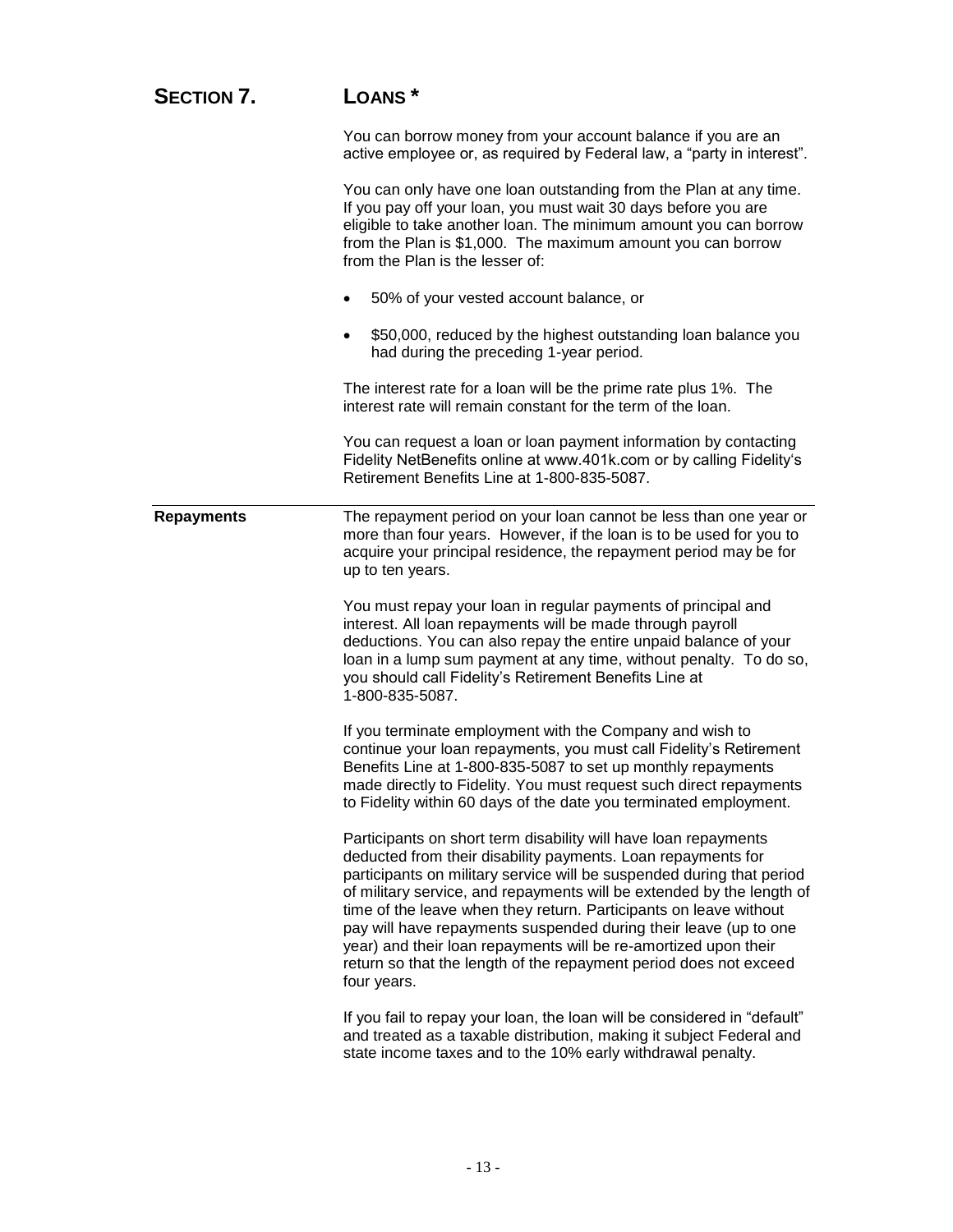| <b>Additional Loan Rules</b> | An administrative fee of \$50 will be charged for each approved loan.<br>This fee will be deducted from your account balance.                                                                           |
|------------------------------|---------------------------------------------------------------------------------------------------------------------------------------------------------------------------------------------------------|
|                              | An additional administrative fee of \$6.25 will be deducted quarterly<br>from your account balance for the duration of the loan.                                                                        |
|                              | When a loan is made, the amount will be taken from your account in<br>the following order, depleting the amounts available by money type<br>before proceeding to the next level of priority:            |
|                              | (1) First, your rollover balance (if applicable)<br>Next, your before-tax contributions<br>(2)<br>(3) Next, your company matching contributions<br>(4) Next, your company profit sharing contributions  |
|                              | Loan repayments will be made to the money types from which they<br>were taken.                                                                                                                          |
|                              | The money will be taken pro-rata from each investment fund in<br>which your account is invested. Loan repayments will be invested<br>in accordance with current investment elections for contributions. |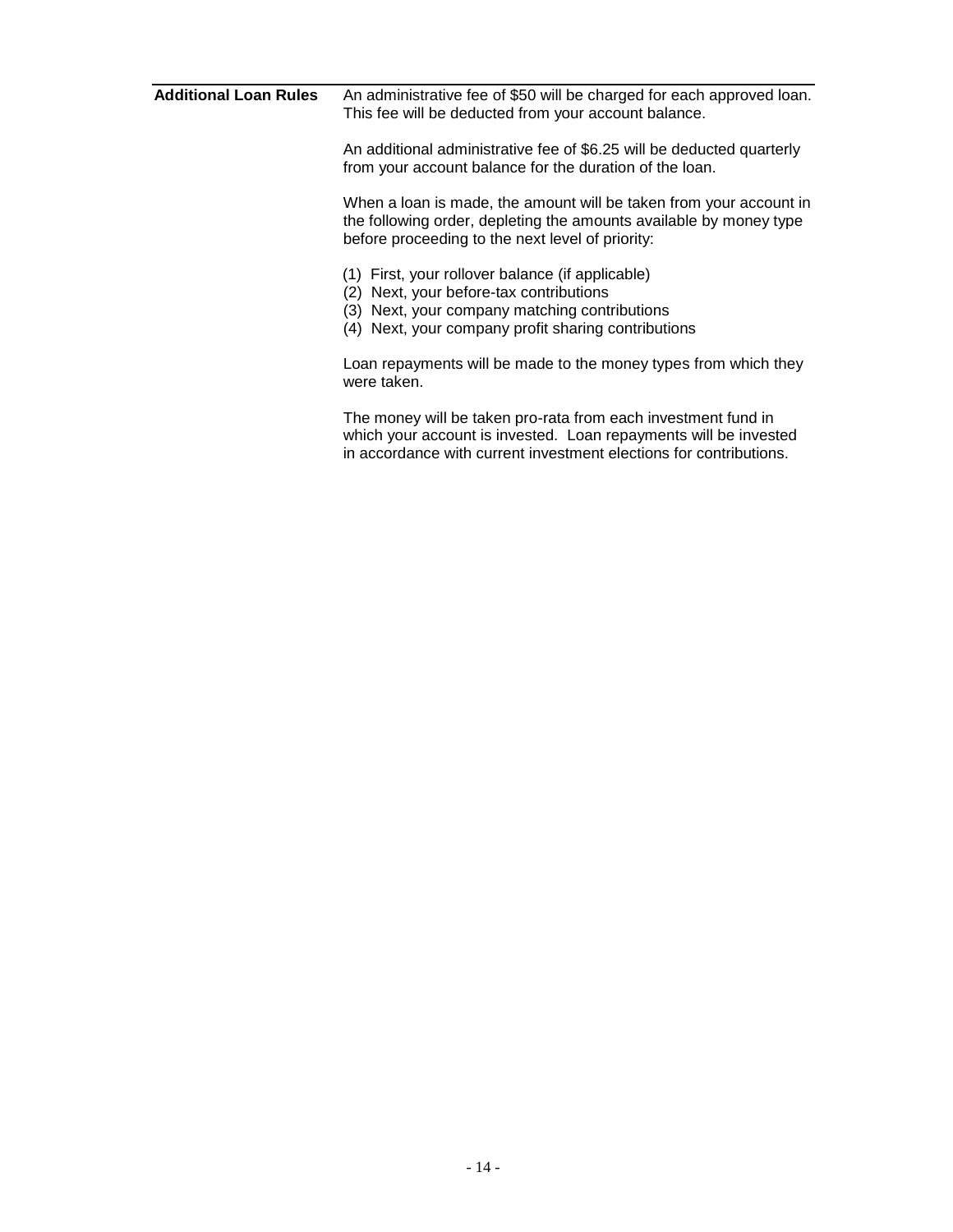| <b>SECTION 8.</b> | <b>WITHDRAWALS</b> |
|-------------------|--------------------|
|-------------------|--------------------|

|                                 | Although the Plan is intended to help you save for your retirement,<br>the Company realizes that you may need to make a withdrawal from<br>the Plan while you are still employed by the Company.                                                                                                                                                                                                                                                                                                                                                                                                                                                                                                                                                                                   |
|---------------------------------|------------------------------------------------------------------------------------------------------------------------------------------------------------------------------------------------------------------------------------------------------------------------------------------------------------------------------------------------------------------------------------------------------------------------------------------------------------------------------------------------------------------------------------------------------------------------------------------------------------------------------------------------------------------------------------------------------------------------------------------------------------------------------------|
| <b>In-Service Withdrawals *</b> | Under limited circumstances, you can withdraw certain amounts<br>from your account while you are still employed by the Company, as<br>follows:                                                                                                                                                                                                                                                                                                                                                                                                                                                                                                                                                                                                                                     |
|                                 | If you have reached age 59-1/2, you can withdraw all or part of<br>your account under the Plan.                                                                                                                                                                                                                                                                                                                                                                                                                                                                                                                                                                                                                                                                                    |
|                                 | At any time, you can withdrawal all or part of the portion of your<br>٠<br>account attributable to your rollover contributions to the Plan<br>(and the earnings or losses on those contributions).                                                                                                                                                                                                                                                                                                                                                                                                                                                                                                                                                                                 |
|                                 | At any time, you can withdraw all or any portion of the after-tax<br>$\bullet$<br>contributions you made under a transferor plan that were<br>transferred to this Plan (and the earnings or losses on those<br>contributions).                                                                                                                                                                                                                                                                                                                                                                                                                                                                                                                                                     |
| <b>Withdrawal Procedures</b>    | To make an in-service withdrawal, you should contact Fidelity either<br>on line at www.401k.com or by calling Fidelity's Retirement Benefits<br>Line at 1-800-835-5087. If you are eligible, your withdrawal will be<br>paid to you as soon as practicable after your is processed.                                                                                                                                                                                                                                                                                                                                                                                                                                                                                                |
|                                 | The amount withdrawn will be taken proportionally from each fund<br>in which you have invested your account.                                                                                                                                                                                                                                                                                                                                                                                                                                                                                                                                                                                                                                                                       |
| <b>Hardship Withdrawals *</b>   | Before age 59 $\frac{1}{2}$ , you can withdraw your before-tax contributions<br>(but not the earnings on those contributions) if you have a financial<br>hardship.                                                                                                                                                                                                                                                                                                                                                                                                                                                                                                                                                                                                                 |
|                                 | The Plan's definition of a financial hardship is based on IRS<br>guidelines. These IRS guidelines may change from time to time.                                                                                                                                                                                                                                                                                                                                                                                                                                                                                                                                                                                                                                                    |
|                                 | However, based on the current IRS guidelines, the Plan defines a<br>financial hardship as an immediate and heavy financial need arising<br>from:                                                                                                                                                                                                                                                                                                                                                                                                                                                                                                                                                                                                                                   |
|                                 | expenses for (or necessary to obtain) medical care for you, your<br>spouse or dependents (to the extent not covered by insurance),<br>costs directly related to your purchase of your principal<br>٠<br>residence (excluding mortgage payments),<br>tuition, room and board, and related educational expenses for<br>$\bullet$<br>the next 12 months of post-secondary education for you, your<br>spouse, children or your dependents,<br>amounts necessary to prevent your eviction from your principal<br>٠<br>residence or to prevent foreclosure on your principal residence,<br>funeral expenses for your deceased parent, spouse, child or<br>dependent, or<br>expenses for the repair of damage to your principal residence<br>that would qualify for a casualty deduction. |

The amount of your hardship withdrawal cannot be more than the amount needed to meet the financial need created by the hardship.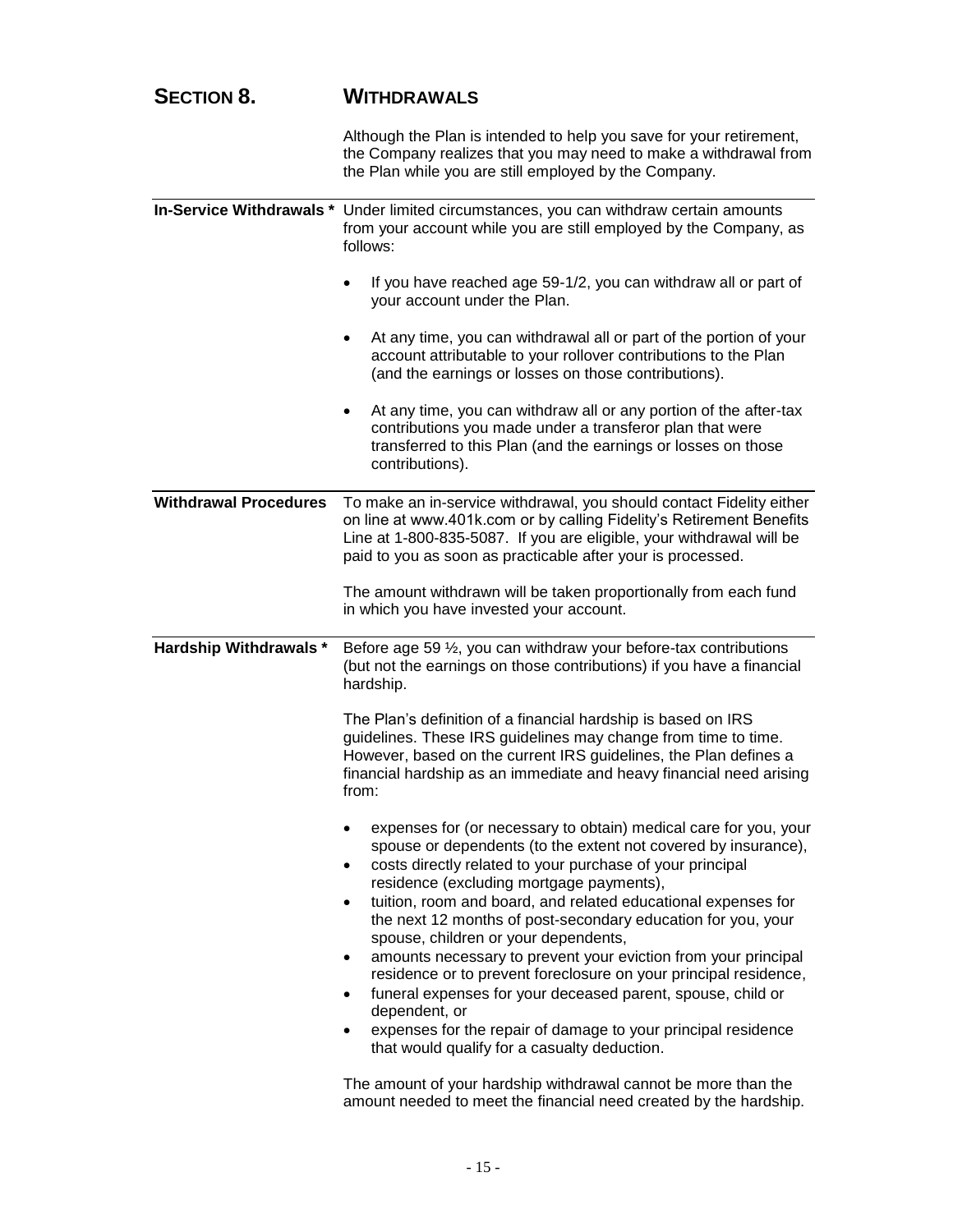|                                                 | The minimum amount you can withdraw as a hardship withdrawal is<br>lesser of:                                                                                                                                                                                                                                          |
|-------------------------------------------------|------------------------------------------------------------------------------------------------------------------------------------------------------------------------------------------------------------------------------------------------------------------------------------------------------------------------|
|                                                 | \$100, or<br>$\bullet$<br>the amount of your remaining before-tax contributions under the<br>Plan.                                                                                                                                                                                                                     |
|                                                 | You can only take one hardship withdrawal from the Plan in any<br>calendar year.                                                                                                                                                                                                                                       |
|                                                 | In order to receive a hardship withdrawal, you must first take all<br>non-taxable loans and all distributions available to you under the<br>Plan and under any other plans maintained by the Company.                                                                                                                  |
|                                                 | Once you receive a hardship withdrawal, you cannot make before-<br>tax contributions to this Plan (any other plan maintained by the<br>Company) for at least 6 months. To resume contributions, you must<br>initiate a change by contacting Fidelity.                                                                  |
| <b>Documentation</b><br><b>Requirements</b>     | In order for the Plan to approve your hardship withdrawal, you<br>must submit adequate supporting documentation with your<br>application. If you wish to receive a hardship withdrawal from the<br>Plan, you should contact Fidelity for an application and a list of the<br>required supporting documentation.        |
| <b>Hardship Withdrawal</b><br><b>Procedures</b> | To make a hardship withdrawal, you should contact Fidelity<br>either online at www.401k.com or by calling Fidelity's Retirement<br>Benefits Line at 1-800-835-5087. If you are eligible, your<br>withdrawal will be paid to you as soon as practicable after your<br>request for the hardship withdrawal is processed. |
|                                                 | The amount withdrawn will be taken proportionally from each fund<br>in which you have invested your account.                                                                                                                                                                                                           |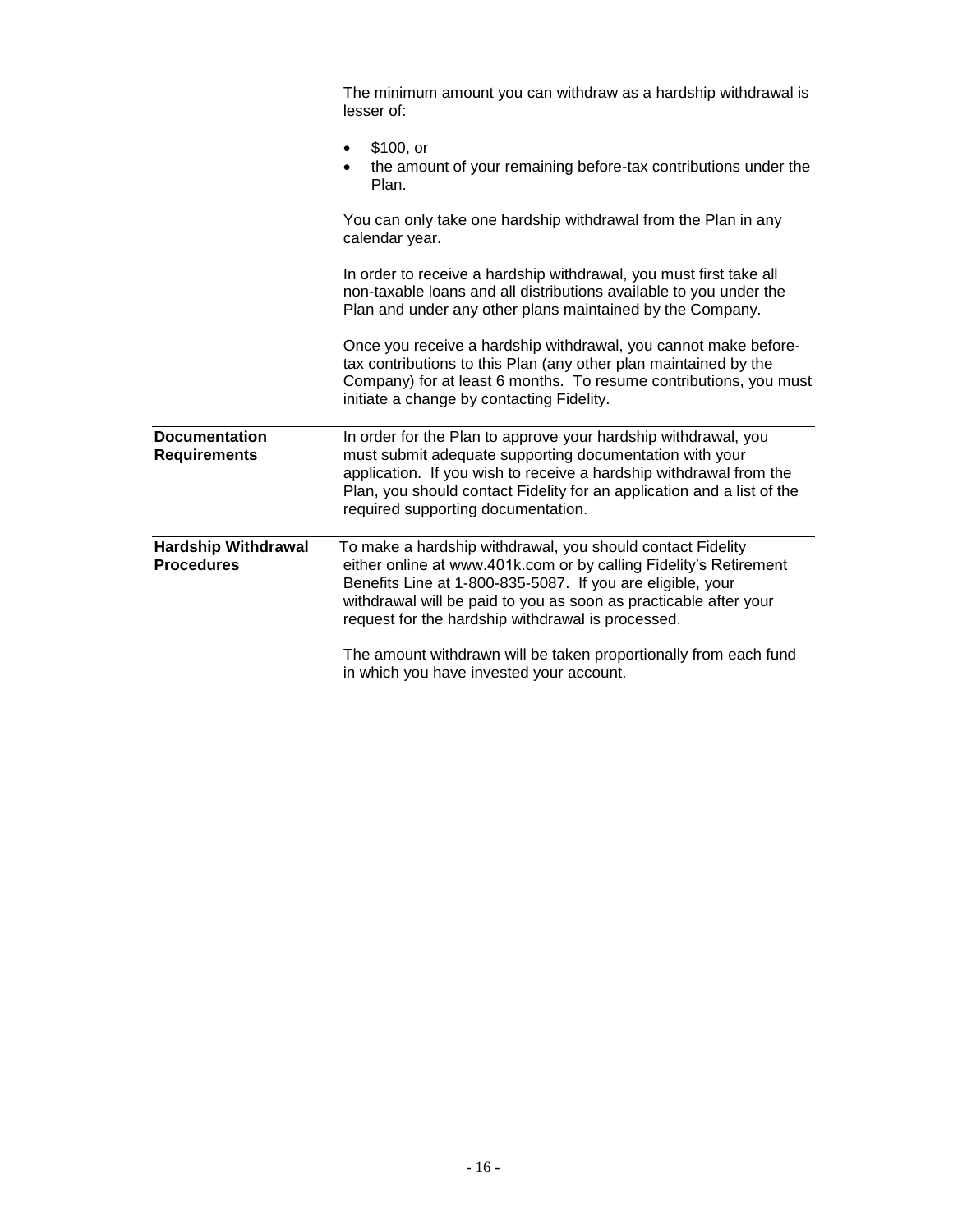| <b>SECTION 9.</b>                           | <b>OTHER IMPORTANT INFORMATION</b>                                                                                                                                                                                                                                                                                                                                                                                                                                                                                                                                                                                                                    |
|---------------------------------------------|-------------------------------------------------------------------------------------------------------------------------------------------------------------------------------------------------------------------------------------------------------------------------------------------------------------------------------------------------------------------------------------------------------------------------------------------------------------------------------------------------------------------------------------------------------------------------------------------------------------------------------------------------------|
| <b>Rollovers from</b><br><b>Other Plans</b> | If you are an employee who is eligible to participate in the Plan,<br>you can "roll over" a distribution you receive from a tax-qualified<br>plan of a former employer into the Plan. You can make a rollover<br>contribution to the Plan before you have satisfied the applicable<br>service requirement to become a participant in the Plan, but you will<br>not be eligible to make before-tax contributions to the Plan or to<br>receive allocations of matching and profit sharing contributions<br>under the Plan until you have satisfied the applicable service<br>requirement.                                                               |
|                                             | By making a rollover contribution to the Plan, you will continue to<br>defer paying taxes on money you rolled over to the Plan. This<br>situation could occur, for example, if you worked for another<br>employer prior to working for the Company, and you received a<br>qualifying payout from the other employer's plan. That payout could<br>be transferred to this Plan either directly or indirectly from a conduit<br>IRA that was established for the purpose of holding the qualified<br>plan distribution.                                                                                                                                  |
|                                             | The Plan Administrator may request information from you in order to<br>determine that a proper rollover contribution is being made.                                                                                                                                                                                                                                                                                                                                                                                                                                                                                                                   |
|                                             | If you were a participant in a predecessor plan that was merged into<br>the Plan, the entire amount credited to your account under that plan<br>was automatically transferred directly from that plan's trustee to this<br>Plan's trustee. Any money transferred to the Plan will be invested<br>by you just like the regular savings you accumulate under the Plan<br>and will be distributed at the same time as other amounts in your<br>account.                                                                                                                                                                                                  |
|                                             | Maximum Contributions* Because your before-tax contributions are subject to federal<br>government limitations, in certain circumstances, you may not be<br>able to save the entire 50% of pay allowed by the Plan.                                                                                                                                                                                                                                                                                                                                                                                                                                    |
|                                             | Each year, the IRS will adjust the maximum amount you can save<br>on a before-tax basis. This annual adjustment is based on the cost<br>of living adjustment factor provided by the Federal government. For<br>2018 the most an employee can save in a plan like this one is<br>\$18,500. If the amount you contribute to this Plan, together with<br>your contributions to any other before-tax savings plans, exceeds<br>the IRS annual limit in any calendar year, you must notify the Plan<br>Administrator, in writing, by March 1 of the following year. You will<br>receive a refund of your excess contributions by April 15 of that<br>year. |
|                                             | If you attain age 50 before the close of the Plan Year, you are<br>eligible to make catch-up contributions during that year and each<br>year going forward. The 2018 limit for catch-up contributions is<br>\$6,000. Individuals age 50 and over may contribute a total of<br>\$24,500 to the Plan in 2018.                                                                                                                                                                                                                                                                                                                                           |
|                                             | In addition, the Company will test the Plan each year to make sure<br>that highly paid employees are not saving a disproportionately<br>higher percentage of pay than all other employees. Depending on<br>the results of this test, certain highly paid employees may be<br>required to limit the amount of their savings, or the Company may                                                                                                                                                                                                                                                                                                        |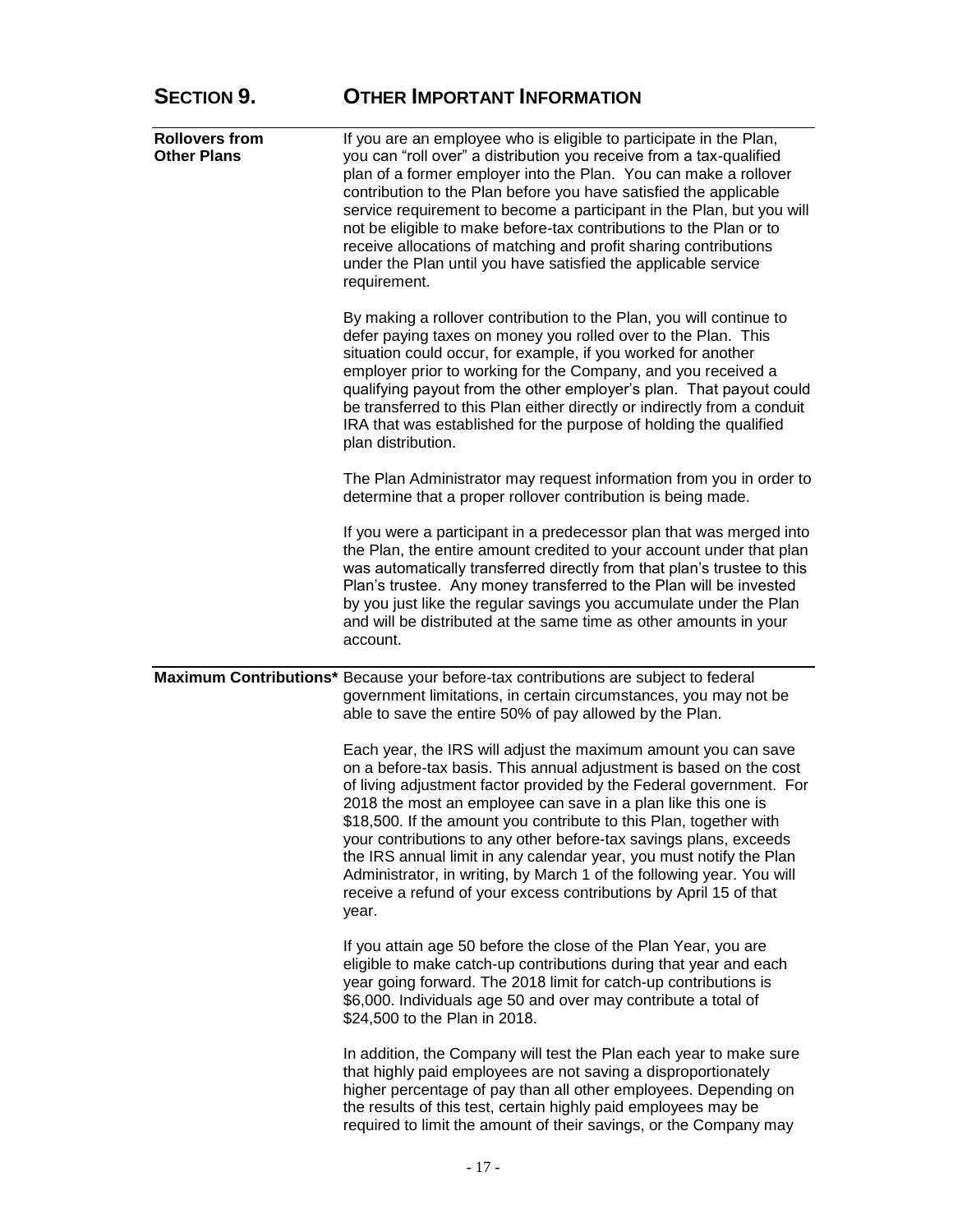|                         | limit its contributions to those individual's accounts. You will be<br>notified if you are affected by these limits.                                                                                                                                                                                                                                                                                                                                                                                                                                                                                                                 |
|-------------------------|--------------------------------------------------------------------------------------------------------------------------------------------------------------------------------------------------------------------------------------------------------------------------------------------------------------------------------------------------------------------------------------------------------------------------------------------------------------------------------------------------------------------------------------------------------------------------------------------------------------------------------------|
| <b>Claims Procedure</b> | If you (or your spouse, beneficiary or legal representative) have any<br>grievance, complaint or claim concerning any aspect of the<br>operation or administration of the Plan, you can submit a claim to<br>the Plan Administrator. Your claim must be in writing and should<br>describe the nature of the claim and reasons why your claim should<br>be granted under the terms of the Plan. If documentary evidence is<br>available to support your claim you should submit that evidence with<br>your claim, or if the evidence is not within your possession, you<br>should indicate in your complaint where it may be located. |
|                         | Such a claim must be submitted within one year of (i) in the case of<br>any lump sum payment, the date on which the payment was made,<br>(ii) in the case of an annuity or installment payment, the date of the<br>first payment in the series of payments, or (iii) for all other claims,<br>the date on which the action complained of or grieved of occurred.                                                                                                                                                                                                                                                                     |
|                         | In the usual course, the Plan Administrator will issue a ruling on<br>your claim within 60 days of the date your claim was received.<br>However, if special circumstances require extra time for your claim<br>to be processed, the 60-day period may be extended for up to 60<br>additional days. If an extension of time is required, you will be<br>notified in writing of this extension prior to the expiration of the initial<br>60-day period.                                                                                                                                                                                |
|                         | If your claim is denied in whole or in part, you will be notified in<br>writing of the decision. The notice will include the following<br>information:                                                                                                                                                                                                                                                                                                                                                                                                                                                                               |
|                         | the specific reason or reasons for the denial,                                                                                                                                                                                                                                                                                                                                                                                                                                                                                                                                                                                       |
|                         | specific reference to the relevant Plan provisions on which the<br>denial is based.                                                                                                                                                                                                                                                                                                                                                                                                                                                                                                                                                  |
|                         | a description of any additional material or information necessary<br>٠<br>for you to perfect your claim and an explanation of why such<br>information is necessary, and                                                                                                                                                                                                                                                                                                                                                                                                                                                              |
|                         | an explanation of the Plan's claims review procedures, the time<br>limits under the procedures and a statement regarding your<br>right to bring a civil action under ERISA Section 502(a) if your<br>claim is denied on appeal.                                                                                                                                                                                                                                                                                                                                                                                                      |
|                         | Within 60 days of your receipt of the written notice of the denial of<br>your claim, you may appeal the denial by submitting a written<br>statement to the Plan Administrator requesting a review of the<br>decision. Your appeal should set forth the reason(s) supporting your<br>claim, the reason(s) the claim should not have been denied, and<br>any other issues, comments, documents or records that you believe<br>are relevant to your claim. If you do not file your appeal within 60<br>days, your claim will be extinguished.                                                                                           |
|                         | Within CO down of the date your appeal is resolved the Dlar                                                                                                                                                                                                                                                                                                                                                                                                                                                                                                                                                                          |

Within 60 days of the date your appeal is received, the Plan Administrator will notify you in writing of its final decision with respect to your claim. If special circumstances require extra time for your appeal to be reviewed, the Plan Administrator may extend the 60-day period for up to 60 additional days. If an extension of time is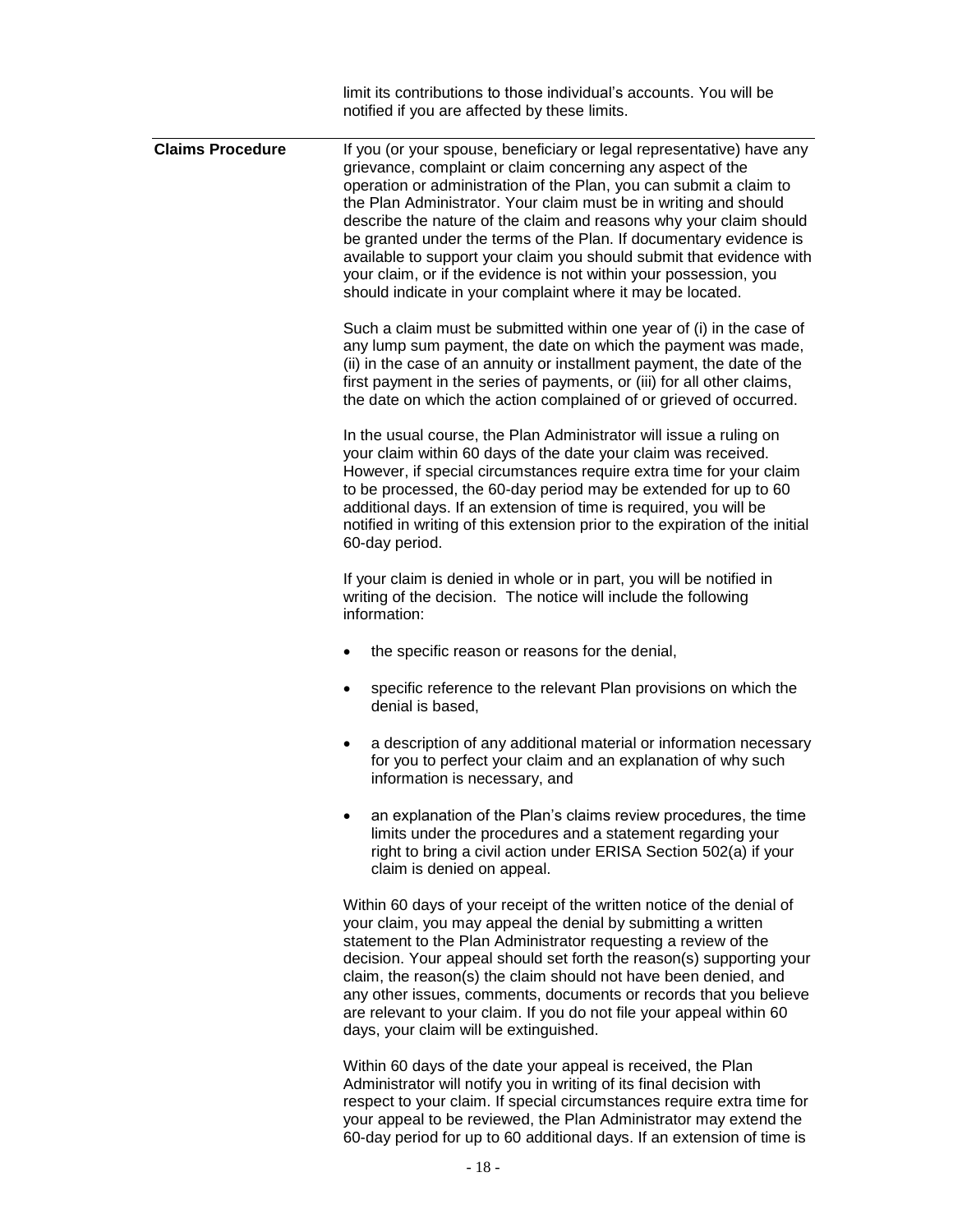|                                                      | required, you will be notified in writing of this extension prior to the<br>expiration of the initial 60-day period. In reviewing your appeal, the<br>Plan Administrator will take into account all information relating to<br>your claim.                                                                                                                                                                                                                                                                                                                                                                                    |
|------------------------------------------------------|-------------------------------------------------------------------------------------------------------------------------------------------------------------------------------------------------------------------------------------------------------------------------------------------------------------------------------------------------------------------------------------------------------------------------------------------------------------------------------------------------------------------------------------------------------------------------------------------------------------------------------|
|                                                      | If your appeal is denied by the Plan Administrator, the notification<br>will include the following information:                                                                                                                                                                                                                                                                                                                                                                                                                                                                                                               |
|                                                      | the specific reason or reasons for the denial,<br>$\bullet$                                                                                                                                                                                                                                                                                                                                                                                                                                                                                                                                                                   |
|                                                      | specific reference to the relevant Plan provisions on which the<br>$\bullet$<br>denial is based,                                                                                                                                                                                                                                                                                                                                                                                                                                                                                                                              |
|                                                      | a statement that you are entitled to receive, upon request and<br>٠<br>free of charge, reasonable access to, and copies of, all<br>documents, records, and other information relevant to your<br>claim for benefits, and                                                                                                                                                                                                                                                                                                                                                                                                      |
|                                                      | a statement describing your right to bring a civil action under<br>٠<br>ERISA Section 502(a) and the time limits for bringing such civil<br>action.                                                                                                                                                                                                                                                                                                                                                                                                                                                                           |
|                                                      | The Plan Administrator's decision on your appeal will be final and<br>conclusive. You cannot bring a suit in court for a benefit under the<br>Plan until you have exhausted the claims and appeal procedures<br>described above. In addition, you cannot file suit for a benefit under<br>the Plan later than one year from the date of the Plan<br>Administrator's decision on your appeal (or, if no decision on your<br>appeal is furnished to you within 120 days of the Plan<br>Administrator's receipt of your appeal, no later than one year from<br>the 120th day after the Plan Administrator receives your appeal). |
|                                                      | The claims and appeal procedures described in this SPD are the<br>exclusive dispute resolution procedures provided under the Plan. If<br>you have any questions about these procedures, you should<br>contact the Plan Administrator.                                                                                                                                                                                                                                                                                                                                                                                         |
|                                                      | Assignment of Rights * Your benefits under the Plan belong to you and, except in the case<br>of a qualified domestic relations order (as described below), cannot<br>be assigned, transferred, or pledged to a third party, for example, as<br>security for a loan or other debt. In addition, under certain<br>circumstances, a lien against your benefits under the Plan may be<br>made by federal or state governments.                                                                                                                                                                                                    |
| <b>Qualified Domestic</b><br><b>Relations Orders</b> | A domestic relations order is a judgment, decree or court order that<br>requires the Plan to pay all or a portion of your benefits under the<br>Plan to your spouse, former spouse, child or other dependent (the<br>"alternate payee"). A qualified domestic relations order (a "QDRO")<br>is a domestic relations order that meets certain requirements under<br>the Internal Revenue Code and ERISA, as determined by the Plan<br>Administrator.                                                                                                                                                                           |
|                                                      | All domestic relations orders relating to the Plan are referred to<br>Fidelity Investments. For assistance contact Fidelity at 1-800-835-<br>5087 or access the QDRO Center website at QDRO. Fidelity.com.                                                                                                                                                                                                                                                                                                                                                                                                                    |
|                                                      | If the Company or the Plan Administrator receives a domestic<br>relations order relating to your benefits under the Plan, the alternate<br>payee and you will be notified of the Plan's procedures for                                                                                                                                                                                                                                                                                                                                                                                                                        |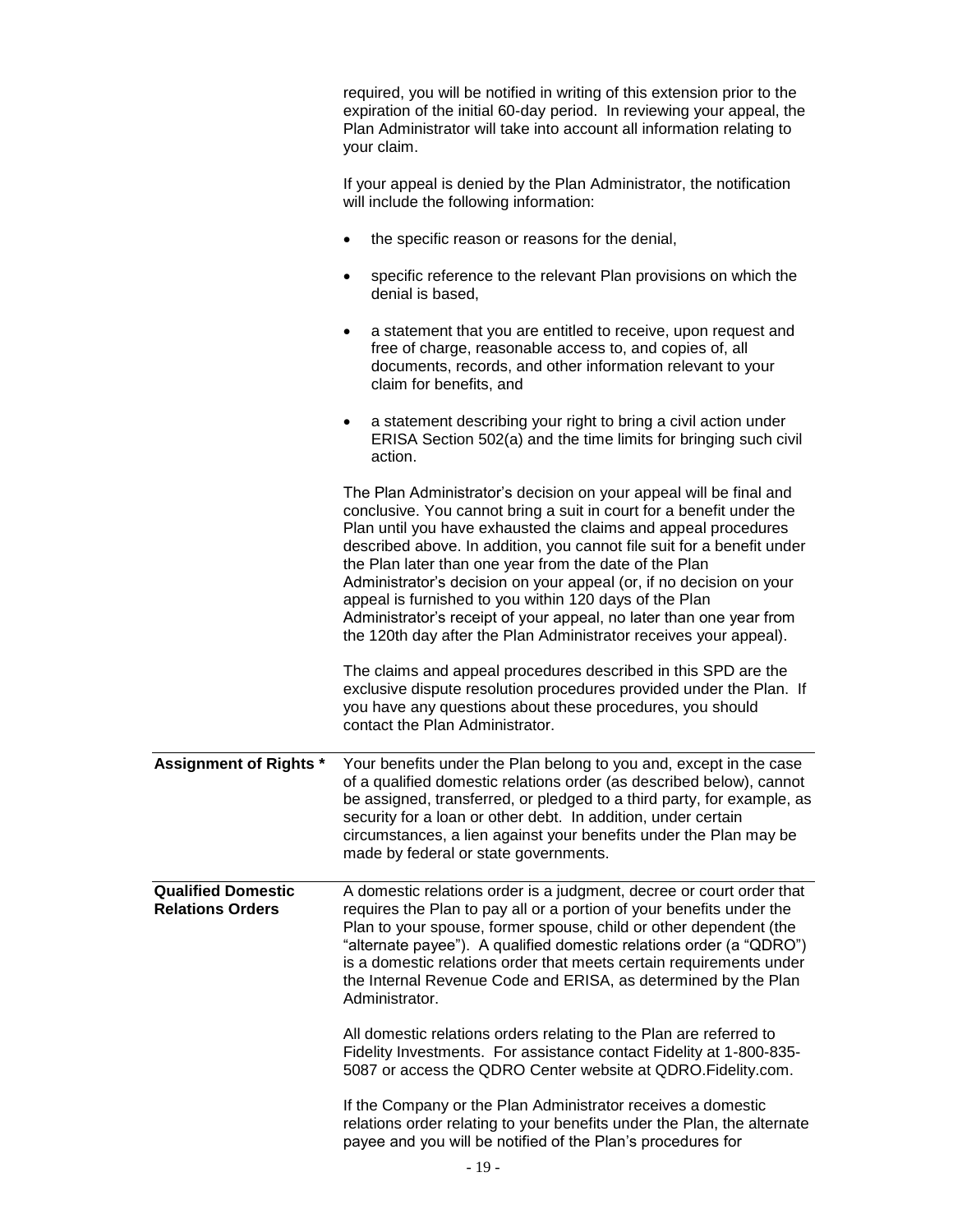|                                                    | determining whether the domestic relations order is a QDRO. You<br>can obtain a copy of the Plan's procedures governing QDROs,<br>without charge to you, by requesting a copy from Fidelity<br>Investments.                                                                                                                                                                                                                      |
|----------------------------------------------------|----------------------------------------------------------------------------------------------------------------------------------------------------------------------------------------------------------------------------------------------------------------------------------------------------------------------------------------------------------------------------------------------------------------------------------|
|                                                    | Participants are responsible for the costs associated with qualifying<br>and processing domestic relations orders. The costs of qualifying a<br>domestic relations order and processing the changes to the<br>participant's account are as follows:                                                                                                                                                                              |
|                                                    | \$300 for review of an unaltered web generated order,<br>created using the Fidelity QDRO Center website, which<br>references only one plan<br>\$1,200 for the review of a non-web generated order or a<br>$\bullet$<br>web generated order which has been subsequently altered,<br>1,800 for the review of a non-web generated order which<br>references multiple plans                                                          |
| <b>Loss of Benefits</b>                            | You may lose benefits due to adverse investment experience, by<br>the operation of limitations presently in the Internal Revenue Code<br>or enacted in the future, by the imposition of income, penalty and/or<br>excise taxes on your benefits, or by the application of a QDRO.                                                                                                                                                |
| Amendment or<br><b>Termination</b><br>of the Plan* | While Mohawk Industries expects the Plan to continue, it<br>reserves the right to amend, discontinue or terminate the Plan at<br>any time. The Managers of Mohawk Industries are ultimately<br>responsible for any amendments to the Plan and the amendment<br>process itself. If the Plan is terminated, current tax law may require<br>your account balance to remain in the trust fund until you terminate<br>employment.     |
| Insurance*                                         | Federal Pension Benefit Your benefits under the Plan are not covered by the Pension<br>Benefit Guaranty Corporation (PBGC). The PBGC insures certain<br>benefits under defined benefit plans in the event of plan termination,<br>but does not insure the benefits under defined contribution plans<br>(such as the Plan).                                                                                                       |
| Name and<br>Type of Plan *                         | For salaried employees, hourly employees of Karastan Bigelow<br>Group (KBY), and hourly employees of Lauren Park Mill (LPM),<br>the term "Plan" will refer to the Mohawk Industries Retirement<br>Plan 2. For all other hourly employees, the term "Plan"<br>will refer to the Mohawk Industries Retirement Plan 1.<br>Both plans are qualified defined contribution plans under Section<br>401(a) of the Internal Revenue Code. |
| <b>Plan Identification</b>                         | The Plan number assigned by the Company to the Mohawk<br>Industries,                                                                                                                                                                                                                                                                                                                                                             |
| <b>Number (PIN)</b>                                | Retirement Plan 1 is: 001                                                                                                                                                                                                                                                                                                                                                                                                        |
|                                                    | The Plan number assigned by the Company to the Mohawk<br>Industries Retirement Plan 2 is: 002                                                                                                                                                                                                                                                                                                                                    |
| Plan Sponsor *                                     | Mohawk Industries is the sponsor of the Plan. Mohawk Industries<br>address and telephone number are:                                                                                                                                                                                                                                                                                                                             |
|                                                    | <b>Mohawk Industries</b><br>160 South Industrial Boulevard<br>Calhoun, GA 30701<br>(706) 629-7721                                                                                                                                                                                                                                                                                                                                |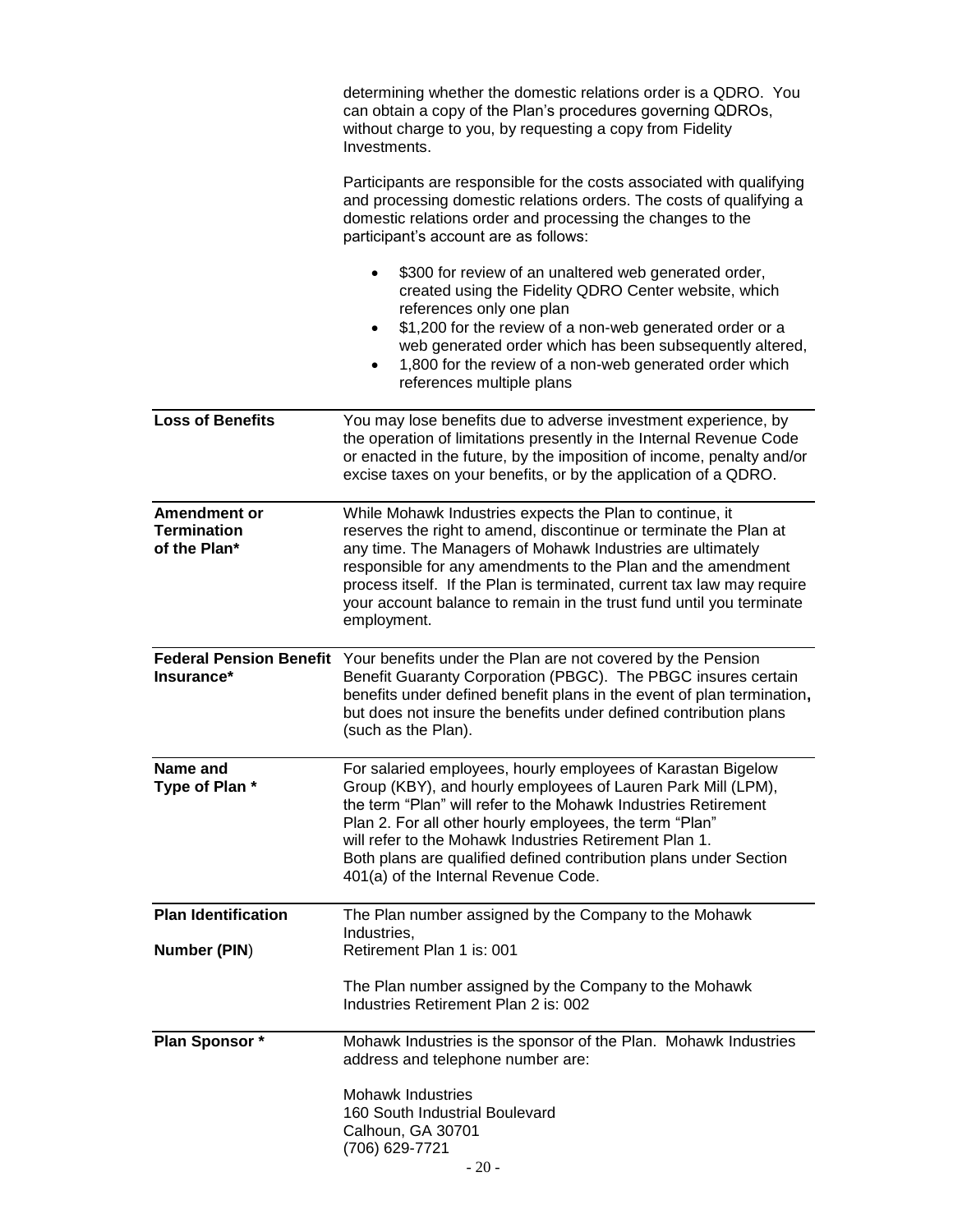|                                                 | A complete list of employers sponsoring the Plan may be<br>obtained from the Plan Administrator and is available for<br>examination by participants and beneficiaries.                                                                                                               |
|-------------------------------------------------|--------------------------------------------------------------------------------------------------------------------------------------------------------------------------------------------------------------------------------------------------------------------------------------|
| <b>Employer Identification</b><br><b>Number</b> | The employer identification number assigned to the Sponsor by<br>the IRS is 58-2185429.                                                                                                                                                                                              |
| Plan Administrator *                            | The Plan Administrator is the committee appointed by Mohawk<br>Industries to administer the Plan. The Plan Administrator's name,<br>address and telephone number are:                                                                                                                |
|                                                 | The Administrative Committee of the Mohawk Industries Retirement<br>Plans<br>c/o Mohawk Carpet, LLC<br>160 South Industrial Boulevard<br>Calhoun, GA 30701<br>(706) 629-7721                                                                                                         |
|                                                 | The Plan Administrator has exclusive discretionary authority to<br>construe and interpret the terms of the Plan, to decide all questions<br>of eligibility for benefits and to determine the amount of such<br>benefits, and its decisions on such matters are final and conclusive. |

| Stock Issuer *                        | Mohawk Industries, Inc., the issuer of the shares of Mohawk<br>Industries, Inc. common stock offered under the Mohawk Stock<br>Fund (the "Issuer"), has offered 1,000,000 shares of Mohawk<br>common stock pursuant to this Plan. The price of the securities<br>offered will be the fair market price at the time of purchase by the<br>Trustee. Employees' purchases of shares through payroll<br>deduction will be conducted in accordance with administrative<br>procedures determined by the Plan Administrator.<br>You can obtain additional information from:<br>Mohawk Industries, Inc.<br>160 South Industrial Boulevard<br>Calhoun, GA 30701<br>(706) 629-7721 |
|---------------------------------------|--------------------------------------------------------------------------------------------------------------------------------------------------------------------------------------------------------------------------------------------------------------------------------------------------------------------------------------------------------------------------------------------------------------------------------------------------------------------------------------------------------------------------------------------------------------------------------------------------------------------------------------------------------------------------|
| <b>Resale Restrictions *</b>          | Unless you are an affiliate of the Issuer (e.g., a director or executive<br>officer), shares of Mohawk Industries, Inc. common stock acquired<br>by you under the Plan are freely transferable upon distribution from<br>the Plan. Affiliates of the Issuer may resell such shares upon<br>compliance with the applicable provisions of Rule 144 under the<br>Securities Act of 1933.                                                                                                                                                                                                                                                                                    |
| <b>Plan Trustees</b><br>And Funding * | The Plan is funded through employee contributions and Company<br>contributions. These contributions are held in a trust by the<br>trustees.                                                                                                                                                                                                                                                                                                                                                                                                                                                                                                                              |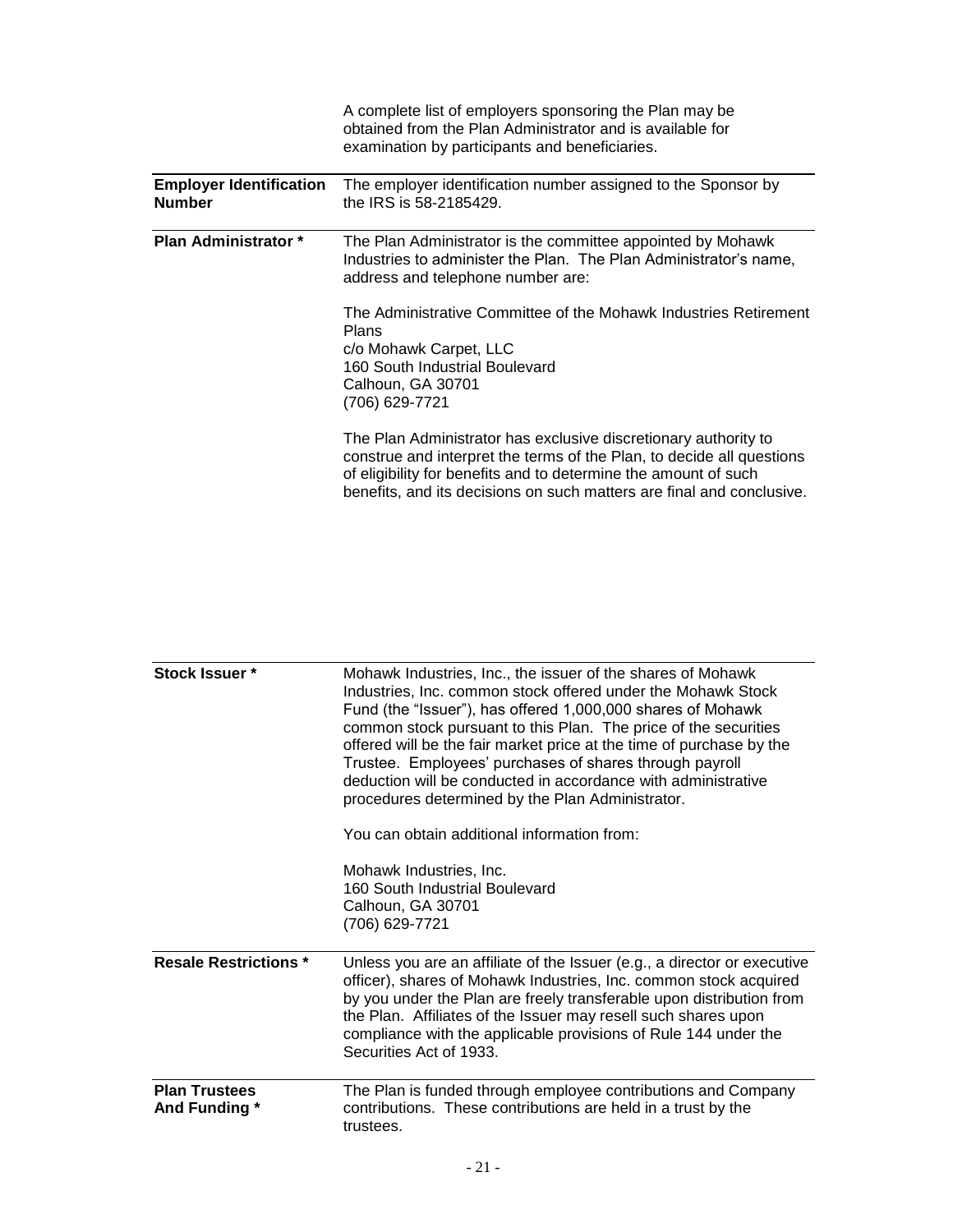|                                                | Effective March 1, 2015, the trustee for all of the assets of the Plan<br>including the Mohawk Industries, Inc. common stock is:                                                                                                                                                                                                                                                                                                                                                                                             |
|------------------------------------------------|------------------------------------------------------------------------------------------------------------------------------------------------------------------------------------------------------------------------------------------------------------------------------------------------------------------------------------------------------------------------------------------------------------------------------------------------------------------------------------------------------------------------------|
|                                                | <b>Fidelity Management Trust Company</b><br>PO Box 770001<br>Cincinnati, OH 45277-0018                                                                                                                                                                                                                                                                                                                                                                                                                                       |
| <b>Agent for Service</b><br>of Legal Process * | Vice President, Human Resources<br><b>Mohawk Industries</b><br>160 South Industrial Boulevard<br>Calhoun, GA 30701<br>(706) 629-7721                                                                                                                                                                                                                                                                                                                                                                                         |
|                                                | Service of process can also be made upon the Plan Trustee or the<br>Plan Administrator.                                                                                                                                                                                                                                                                                                                                                                                                                                      |
| <b>Plan Documents</b>                          | This SPD summarizes the main features of the Mohawk Industries<br>Retirement Plan 1 and the Mohawk Industries Retirement Plan 2.<br>The official plan documents and trust agreement govern the<br>operation of the Plan and the payment of all benefits.                                                                                                                                                                                                                                                                     |
| <b>Plan Year</b>                               | Each Plan year begins on January 1 and ends on the following<br>December 31.                                                                                                                                                                                                                                                                                                                                                                                                                                                 |
| Your Rights under<br>Federal Law *             | In 1974, Congress passed ERISA to safeguard the interests of<br>participants and beneficiaries in employee benefit plans. As a<br>participant in the Plan, you are entitled to certain rights and<br>protections under ERISA.                                                                                                                                                                                                                                                                                                |
|                                                | ERISA provides that all Plan participants are entitled to:                                                                                                                                                                                                                                                                                                                                                                                                                                                                   |
|                                                | Receive Information about Your Plan and Benefits                                                                                                                                                                                                                                                                                                                                                                                                                                                                             |
|                                                | Examine, without charge, in your Human Resources<br>٠<br>Department, at the Plan Administrator's office, or at other<br>specified locations, all documents governing the Plan<br>documents, including a copy of the latest annual report (Form<br>5500 series) filed by the Plan with the U.S. Department of Labor<br>and available at the Public Disclosure Room of the Employee<br>Benefits Security Administration.                                                                                                       |
|                                                | Obtain, upon written request to the Plan Administrator, copies of<br>all documents governing the operation of the Plan, including<br>copies of the latest annual report (Form 5500 series) and<br>updated summary plan description. The Plan Administrator<br>may make a reasonable charge for the copies.                                                                                                                                                                                                                   |
|                                                | Receive a summary of the Plan's annual financial report. The<br>$\bullet$<br>Plan Administrator is required by law to furnish each participant<br>with a copy of this summary annual report.                                                                                                                                                                                                                                                                                                                                 |
|                                                | Obtain a statement telling you whether you have a right to<br>٠<br>receive a pension at age 65 and if so, what your benefits would<br>be at age 65 if you stopped working under the Plan now. If you<br>do not have a right to a pension, the statement will tell you how<br>many more years you have to work to get a right to a pension.<br>This statement must be requested in writing and is not required<br>to be given more than once every twelve (12) months. The<br>Plan must provide the statement free of charge. |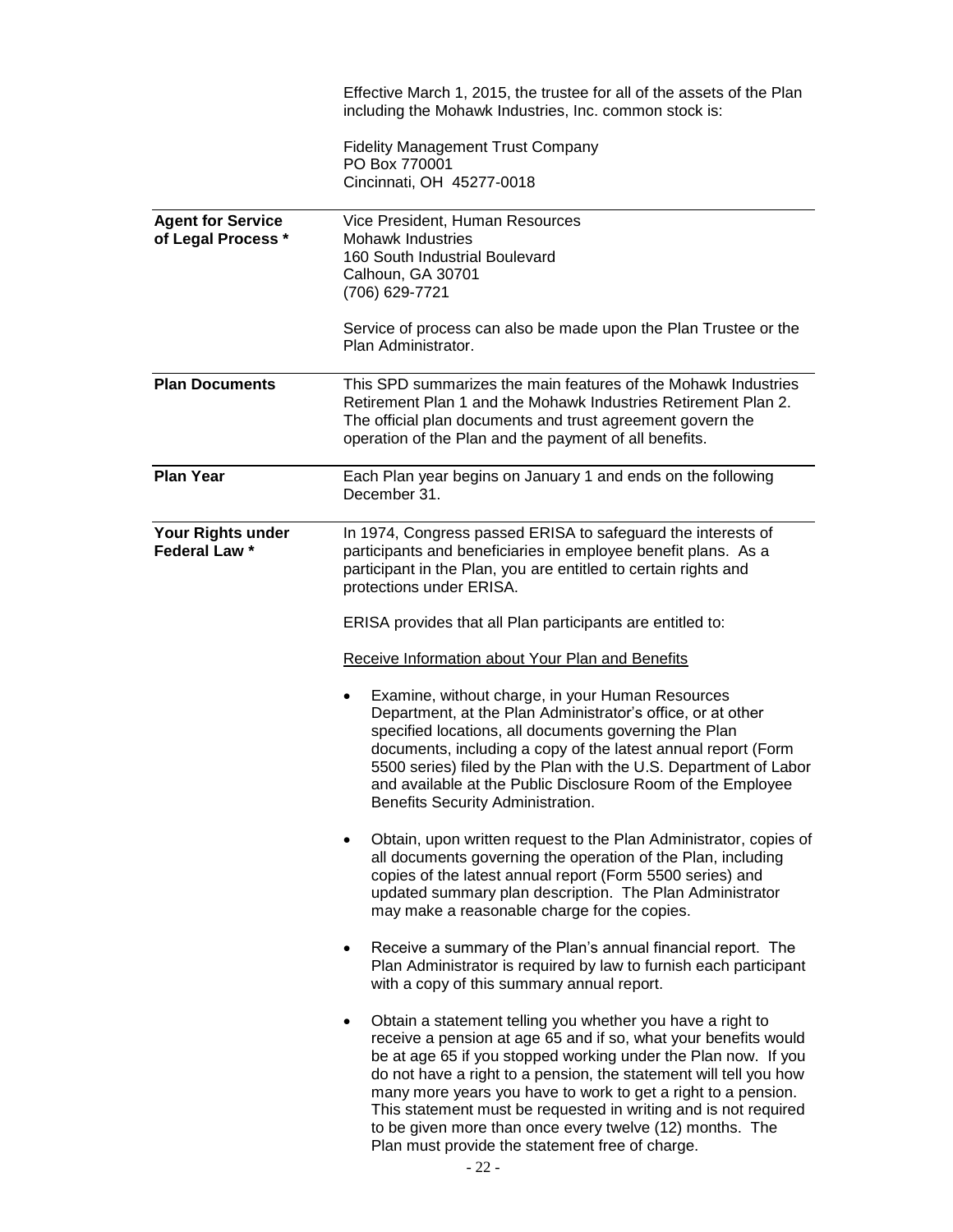#### Prudent Actions by Plan Fiduciaries

In addition to creating rights for Plan participants, ERISA imposes duties on the people responsible for the operation of the Plan. The people who operate the Plan, called "fiduciaries" of the Plan, have a duty to do so prudently and in the interest of all Plan participants and beneficiaries. No one, including your employer or any other person, may fire you or otherwise discriminate against you in any way to prevent from obtaining a pension benefit from the Plan or exercising your rights under ERISA.

#### Enforce Your Rights

If your claim for a benefit under the Plan is denied in whole or in part, you must receive a written explanation of the reason for the denial. You have the right to have the Plan review and reconsider your claim. Under ERISA, there are steps you can take to enforce the rights listed above.

For instance, if you request materials from the Plan and do not receive them within 30 days, you may file suit in Federal court. In such a case, the court may require the Plan Administrator to provide the materials and pay you up to \$110 a day until you receive the materials, unless the materials were not sent because of reasons beyond the control of the Plan Administrator.

If you have a claim for benefits that is denied or ignored in whole or in part, you may file suit in a state or Federal court. In addition, if you disagree with the Plan's decision or lack thereof concerning the qualified status of a domestic relations order, you may file suit in Federal court.

If it should happen that the Plan fiduciaries misuse the Plan's money, or if you are discriminated against for asserting your rights, you may seek assistance from the U.S. Department of Labor or you may file suit in a Federal court. The court will decide who should pay court costs and legal fees. If you are successful, the court may order the person you sued to pay these costs and fees. If you lose, the court may order you to pay the court costs and legal fees (if, for example, it finds your claim is frivolous).

If you have any questions about the Plan, you should contact the Plan Administrator. If you have any questions about this statement or your rights under ERISA, or if you need assistance obtaining documents from the Plan Administrator, you should contact the nearest area office of the Employee Benefits Security Administration, U.S. Department of Labor, listed in your telephone directory or the Division of Technical Assistance and Inquiries, Employee Benefits Security Administration, U.S. Department of Labor, 200 Constitution Avenue, N.W., Washington, DC 20210. You can also obtain certain publications about your rights and responsibilities under ERISA by calling the publications hotline of the Employee Benefits Security Administration.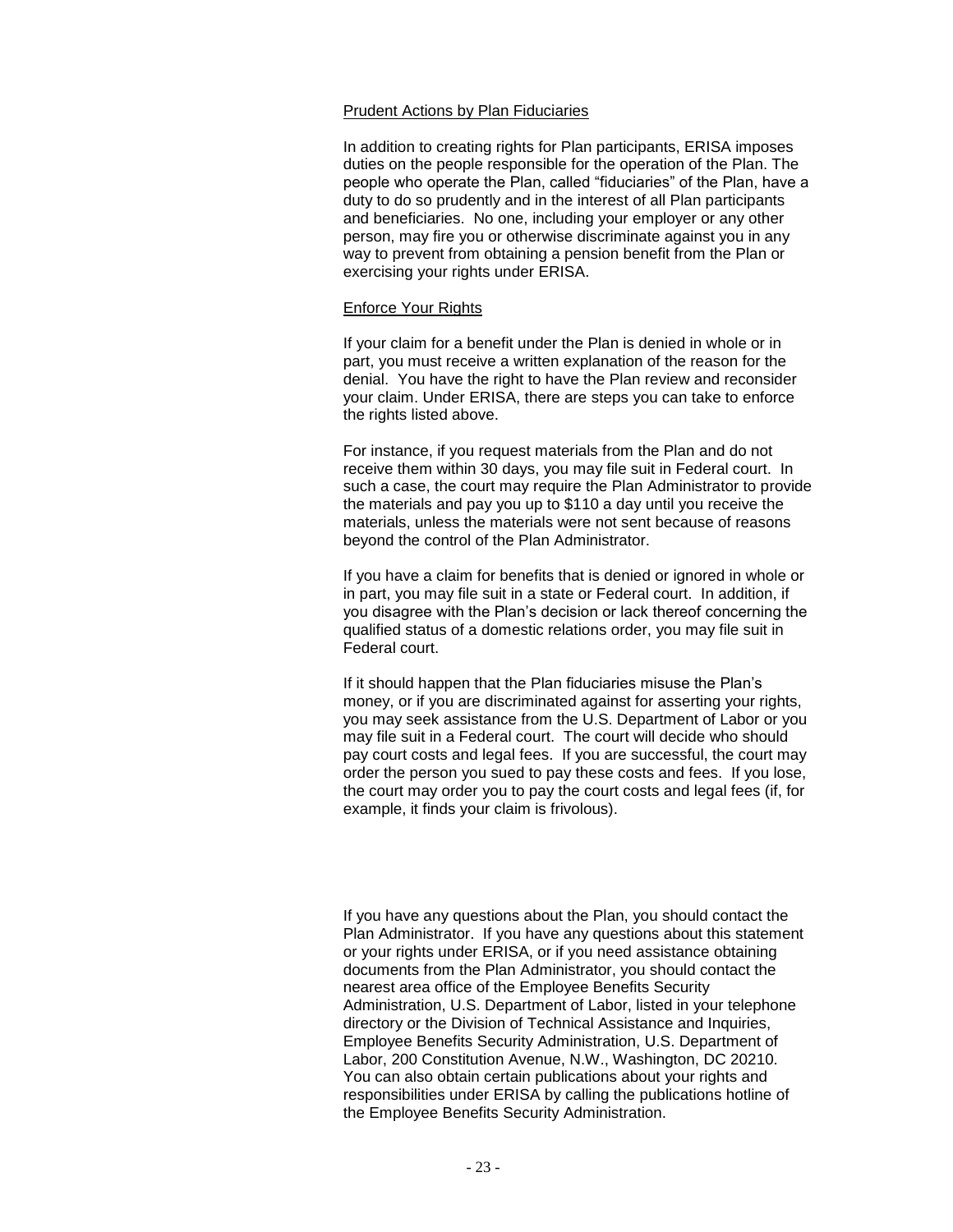# APPENDIX A

## **ADDITIONAL PROSPECTUS INFORMATION**

The following information is required to be included in the prospectus relating to the Plan. This information and the documents referenced in this Appendix A is specifically excluded from, and should not in any way be considered to be part of or deemed to be incorporated by reference into, the Summary Plan Description.

#### **REGISTRATION STATEMENT AND OTHER AVAILABLE INFORMATION\***

The Issuer files annual, quarterly and current reports, proxy statements, and other information with the SEC. This information is available on the Internet at the SEC's website at http://www.sec.gov. You may also read and copy any document the Issuer files with the SEC at the SEC's public reference room at the following address:

Securities and Exchange Commission 100 F. St., NE Room 1580 Washington, D.C. 20549

You can call the SEC at 202-551-8090 for more information about the public reference room and their copy charges.

The Issuer filed a registration statement with the SEC under the Securities Act relating to the Mohawk common stock offered under the Plan. For further information about the Issuer and its common stock, you should refer to the registration statement and its exhibits.

The SEC allows the Issuer to "incorporate by reference" into this prospectus certain information that the Issuer files with them, which means that the Issuer can disclose important information to you by referring you to those documents. The information incorporated by reference is considered to be part of this prospectus, and information that the Issuer files later with the SEC will automatically update and supersede the information contained in this prospectus.

The following documents are incorporated by reference into the prospectus but shall not be deemed to be a part of, or incorporated by reference into, the Summary Plan Description relating to the Plan:

- 1. The Issuer's Annual Report on Form 10-K filed with the Securities and Exchange Commission, which contains audited financial statements for the registrant's latest fiscal year.
- 2. The Plan's Annual Report on Form 11-K filed with the Securities and Exchange Commission, which contains audited financial statements for the Plan's latest fiscal year.
- 3. All other reports filed by the Issuer pursuant to Section 13(a) or 15(d) of the Securities Exchange Act of 1934, as